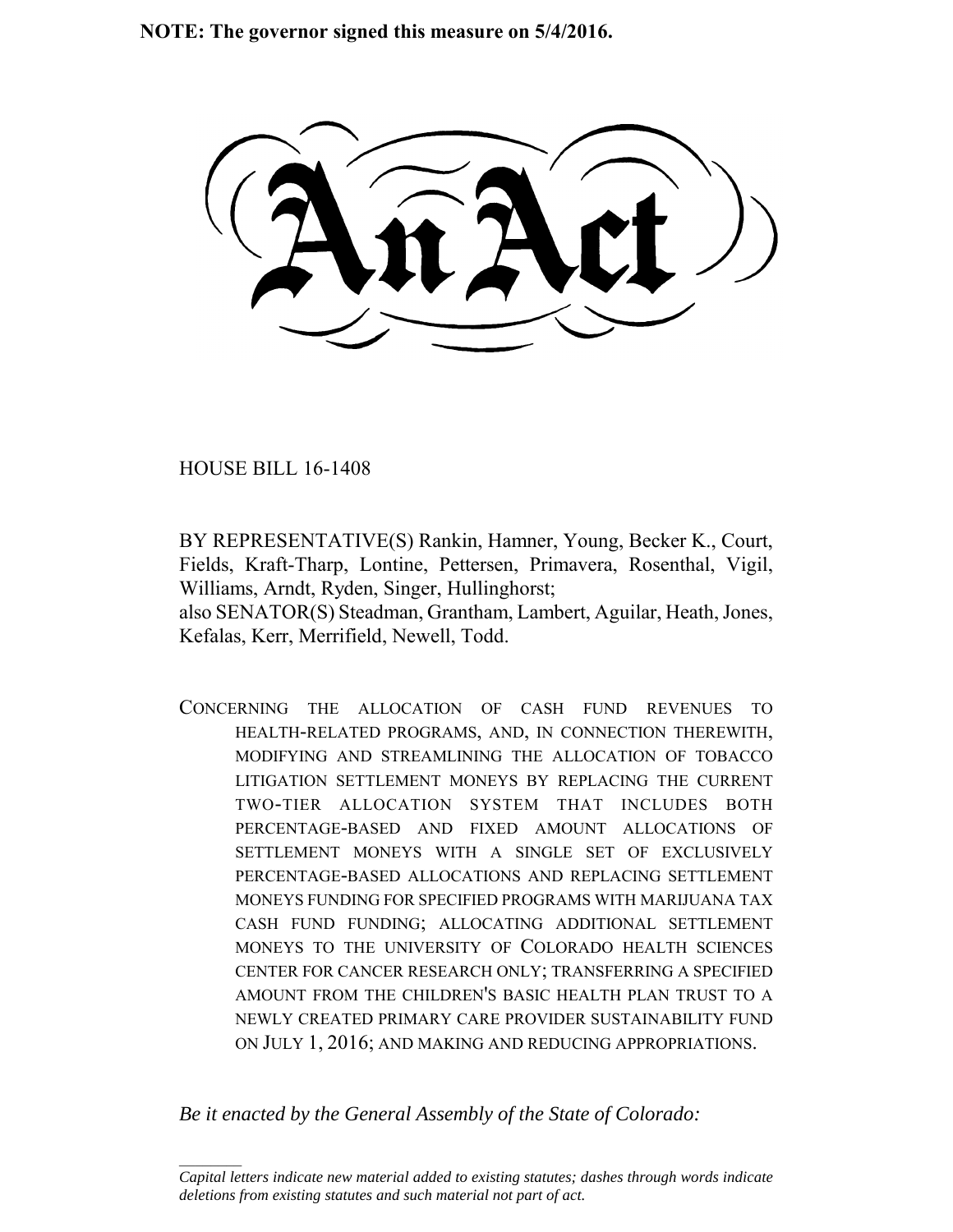**SECTION 1.** In Colorado Revised Statutes, 24-75-1104.5, **amend** (1.3), (2), and (3); and **add** (1.7) as follows:

**24-75-1104.5. Use of settlement moneys - programs - repeal.** (1.3) (a) For the 2012-13 fiscal year, and for each fiscal year thereafter THROUGH THE 2015-16 FISCAL YEAR, the lesser of all settlement moneys received or the following amounts of settlement moneys shall be allocated in each fiscal year in which the state receives the moneys in the percentages or amounts specified and for the programs, services, and funds specified in subsections (1) and (1.5) of this section, AS SAID SUBSECTIONS EXISTED BEFORE JULY 1, 2016:

(I) For the 2012-13 fiscal year, eighty million four hundred thousand dollars less the amount of unexpended and unencumbered moneys remaining in the tobacco litigation settlement cash fund, created in section 24-22-115 (1) (a), at the end of the 2011-12 fiscal year;

(II) For the 2013-14, 2014-15, and 2016-17 AND 2015-16 fiscal years, and for the 2018-19 fiscal year and for each fiscal year thereafter, the amount allocated pursuant to this subsection (1.3) for the prior fiscal year less the amount of any disputed payments in the tobacco litigation settlement cash fund that were credited to the fund pursuant to subparagraph (I) of paragraph (a) of subsection (5) of this section and less the amount of unexpended and unencumbered moneys remaining in the tobacco litigation settlement cash fund at the end of the prior fiscal year. and

(III) For the 2017-18 fiscal year, the amount allocated pursuant to this subsection (1.3) for the 2016-17 fiscal year less fifteen million dollars, less the amount of any disputed payments in the tobacco litigation settlement cash fund that were credited to the fund pursuant to subparagraph  $(I)$  of paragraph  $(a)$  of subsection  $(5)$  of this section, and less the amount of unexpended and unencumbered moneys remaining in the tobacco litigation settlement cash fund at the end of the 2016-17 fiscal year.

(a.5) FOR THE 2016-17 FISCAL YEAR, AND FOR EACH FISCAL YEAR THEREAFTER, THE LESSER OF ALL SETTLEMENT MONEYS RECEIVED OR THE FOLLOWING AMOUNTS OF SETTLEMENT MONEYS SHALL BE ALLOCATED IN EACH FISCAL YEAR IN WHICH THE STATE RECEIVES THE MONEYS IN THE

#### PAGE 2-HOUSE BILL 16-1408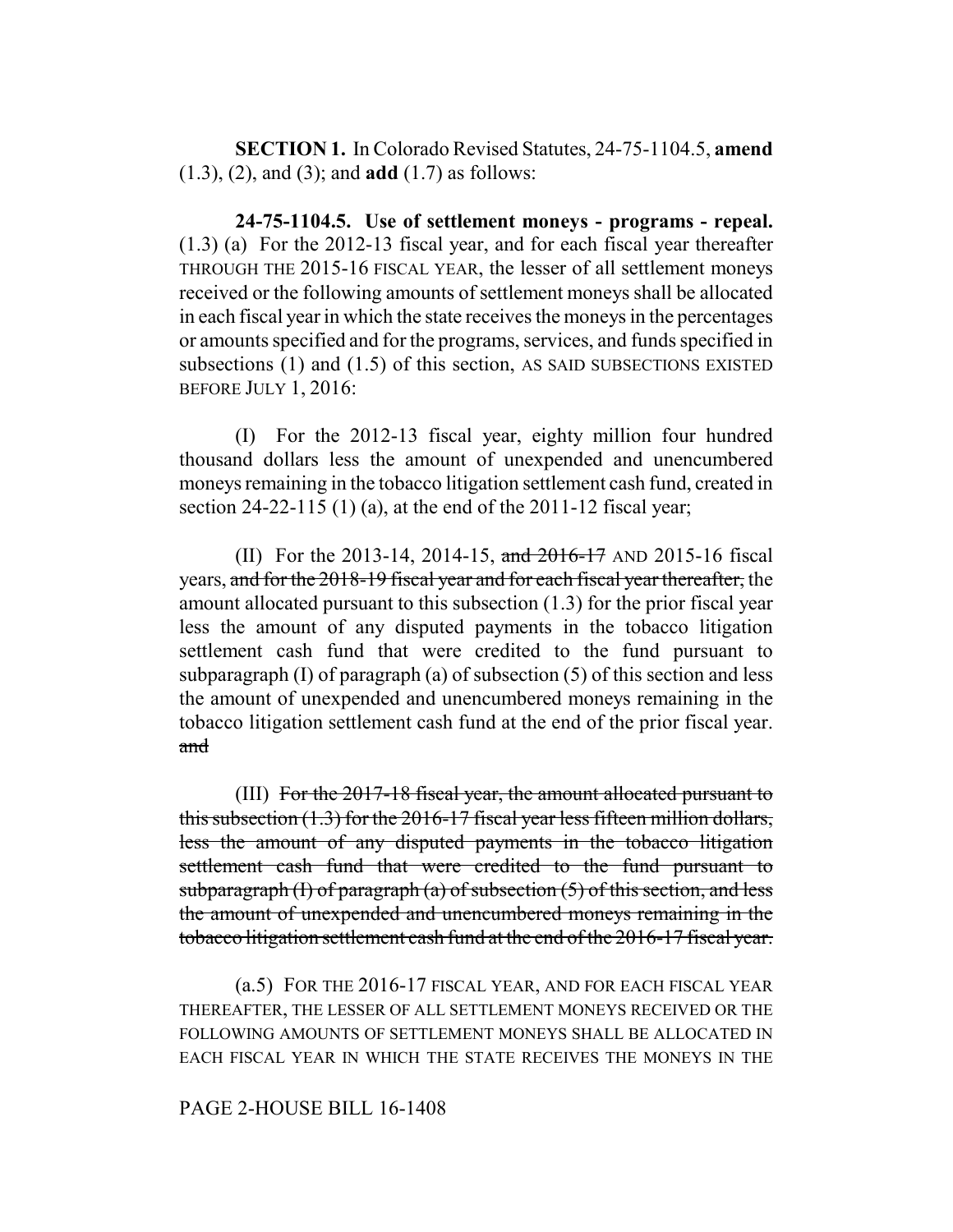PERCENTAGES SPECIFIED AND FOR THE PROGRAMS, SERVICES, AND FUNDS SPECIFIED IN SUBSECTION (1.7) OF THIS SECTION:

(I) FOR THE 2016-17 FISCAL YEAR, AND FOR THE 2018-19 FISCAL YEAR AND FOR EACH FISCAL YEAR THEREAFTER, THE AMOUNT ALLOCATED PURSUANT TO THIS SUBSECTION (1.3) FOR THE PRIOR FISCAL YEAR LESS THE AMOUNT OF ANY DISPUTED PAYMENTS IN THE TOBACCO LITIGATION SETTLEMENT CASH FUND THAT WERE CREDITED TO THE FUND PURSUANT TO SUBPARAGRAPH (I) OF PARAGRAPH (a) OF SUBSECTION (5) OF THIS SECTION AND LESS THE AMOUNT OF UNEXPENDED AND UNENCUMBERED MONEYS REMAINING IN THE TOBACCO LITIGATION SETTLEMENT CASH FUND AT THE END OF THE PRIOR FISCAL YEAR; AND

(II) FOR THE 2017-18 FISCAL YEAR, THE AMOUNT ALLOCATED PURSUANT TO SUBPARAGRAPH (I) OF THIS PARAGRAPH  $(a.5)$  FOR THE 2016-17 FISCAL YEAR LESS FIFTEEN MILLION DOLLARS, LESS THE AMOUNT OF ANY DISPUTED PAYMENTS IN THE TOBACCO LITIGATION SETTLEMENT CASH FUND THAT WERE CREDITED TO THE FUND PURSUANT TO SUBPARAGRAPH (I) OF PARAGRAPH (a) OF SUBSECTION (5) OF THIS SECTION, AND LESS THE AMOUNT OF UNEXPENDED AND UNENCUMBERED MONEYS REMAINING IN THE TOBACCO LITIGATION SETTLEMENT CASH FUND AT THE END OF THE 2016-17 FISCAL YEAR.

(b) (I) For the  $2012-13$  THE 2016-17 fiscal year, and for each fiscal year thereafter, in addition to the amounts allocated pursuant to paragraph  $(a)$  PARAGRAPH (a.5) of this subsection (1.3), the amount of unexpended and unencumbered moneys remaining in the tobacco litigation settlement cash fund, created in section 24-22-115 (1) (a), at the end of the prior fiscal year shall be allocated to the programs that receive settlement moneys pursuant to subsections  $(1)$  and  $(1.5)$  SUBSECTION  $(1.7)$  of this section in proportion to their shares of the settlement moneys.

(II) For the  $2013-14$  THE 2016-17 fiscal year, and for each fiscal year thereafter, in addition to the amounts allocated pursuant to paragraph  $(a)$  PARAGRAPH (a.5) of this subsection (1.3), disputed payments received are allocated in the year received up to the amounts necessary to meet the requirements of subsections  $(1)$  and  $(1.5)$  SUBSECTION  $(1.7)$  of this section in the percentages and amounts specified and for the programs, services, and funds specified in said subsections  $(1)$  and  $(1.5)$  SAID SUBSECTION  $(1.7)$ .

## PAGE 3-HOUSE BILL 16-1408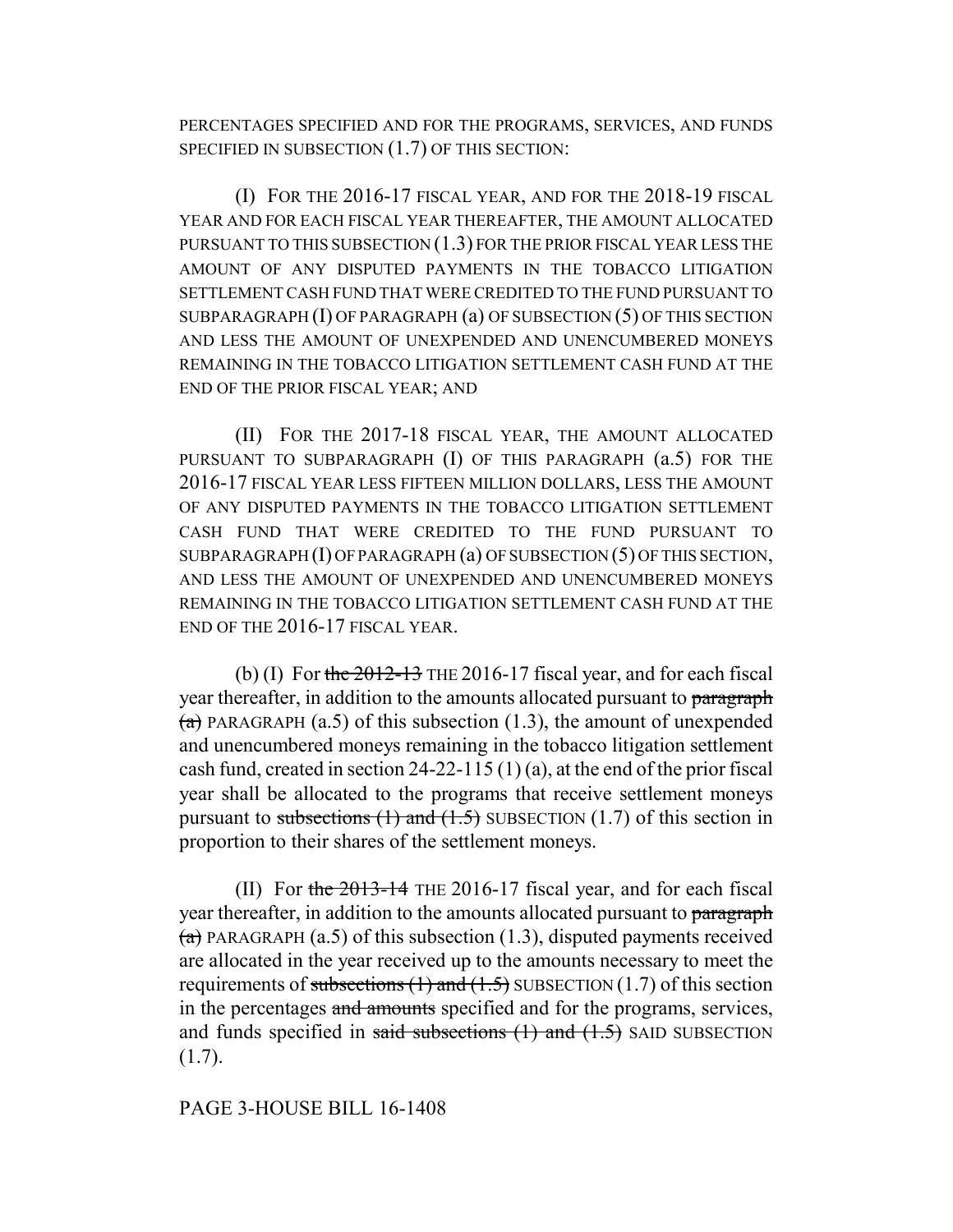(c) Notwithstanding the provisions of section 24-1-136, no later than October 1, 2013, and no later than October 1 of each year thereafter, the state treasurer shall submit a written report to the joint budget committee that sets forth the total amount allocated pursuant to this subsection (1.3) during the prior fiscal year and the total amount anticipated to be allocated pursuant to this subsection (1.3) during the current fiscal year.

(1.7) EXCEPT AS OTHERWISE PROVIDED IN SUBSECTIONS (1.3) AND (5) OF THIS SECTION, AND EXCEPT THAT DISPUTED PAYMENTS RECEIVED BY THE STATE IN THE 2015-16 FISCAL YEAR OR IN ANY YEAR THEREAFTER ARE EXCLUDED FROM THE CALCULATION OF ALLOCATIONS UNDER THIS SUBSECTION (1.7), FOR THE 2016-17 FISCAL YEAR AND FOR EACH FISCAL YEAR THEREAFTER, THE FOLLOWING PROGRAMS, SERVICES, AND FUNDS SHALL RECEIVE THE FOLLOWING SPECIFIED PERCENTAGES OF THE TOTAL AMOUNT OF SETTLEMENT MONEYS RECEIVED BY THE STATE IN THE PRECEDING FISCAL YEAR:

(a) THE COLORADO NURSE HOME VISITOR PROGRAM CREATED IN ARTICLE 6.4 OF TITLE 26, C.R.S., SHALL RECEIVE TWENTY-SIX AND SEVEN-TENTHS PERCENT OF THE SETTLEMENT MONEYS;

(b) THE CHILDREN'S BASIC HEALTH PLAN TRUST CREATED IN SECTION 25.5-8-105, C.R.S., SHALL RECEIVE EIGHTEEN PERCENT OF THE SETTLEMENT MONEYS;

(c) THE UNIVERSITY OF COLORADO HEALTH SCIENCES CENTER SHALL RECEIVE A BASE AMOUNT OF FIFTEEN AND ONE-HALF PERCENT OF THE SETTLEMENT MONEYS AND AN ADDITIONAL AMOUNT OF TWO PERCENT OF THE SETTLEMENT MONEYS, AND THE STATE TREASURER SHALL CREDIT BOTH AMOUNTS TO THE TOBACCO LITIGATION SETTLEMENT MONEYS HEALTH EDUCATION FUND, WHICH IS HEREBY CREATED IN THE STATE TREASURY. THE STATE TREASURER SHALL CREDIT ALL INTEREST AND INCOME DERIVED FROM THE DEPOSIT AND INVESTMENT OF MONEY IN THE FUND TO THE FUND. ANY UNEXPENDED AND UNENCUMBERED MONEY IN THE FUND AT THE END OF ANY FISCAL YEAR REMAINS IN THE FUND AND SHALL NOT BE CREDITED OR TRANSFERRED TO THE GENERAL FUND OR ANY OTHER FUND. ALL MONEY IN THE FUND IS SUBJECT TO ANNUAL APPROPRIATION BY THE GENERAL ASSEMBLY TO THE HEALTH SCIENCES CENTER, BUT THE HEALTH SCIENCES CENTER SHALL USE THE ADDITIONAL AMOUNT OF SETTLEMENT MONEYS

PAGE 4-HOUSE BILL 16-1408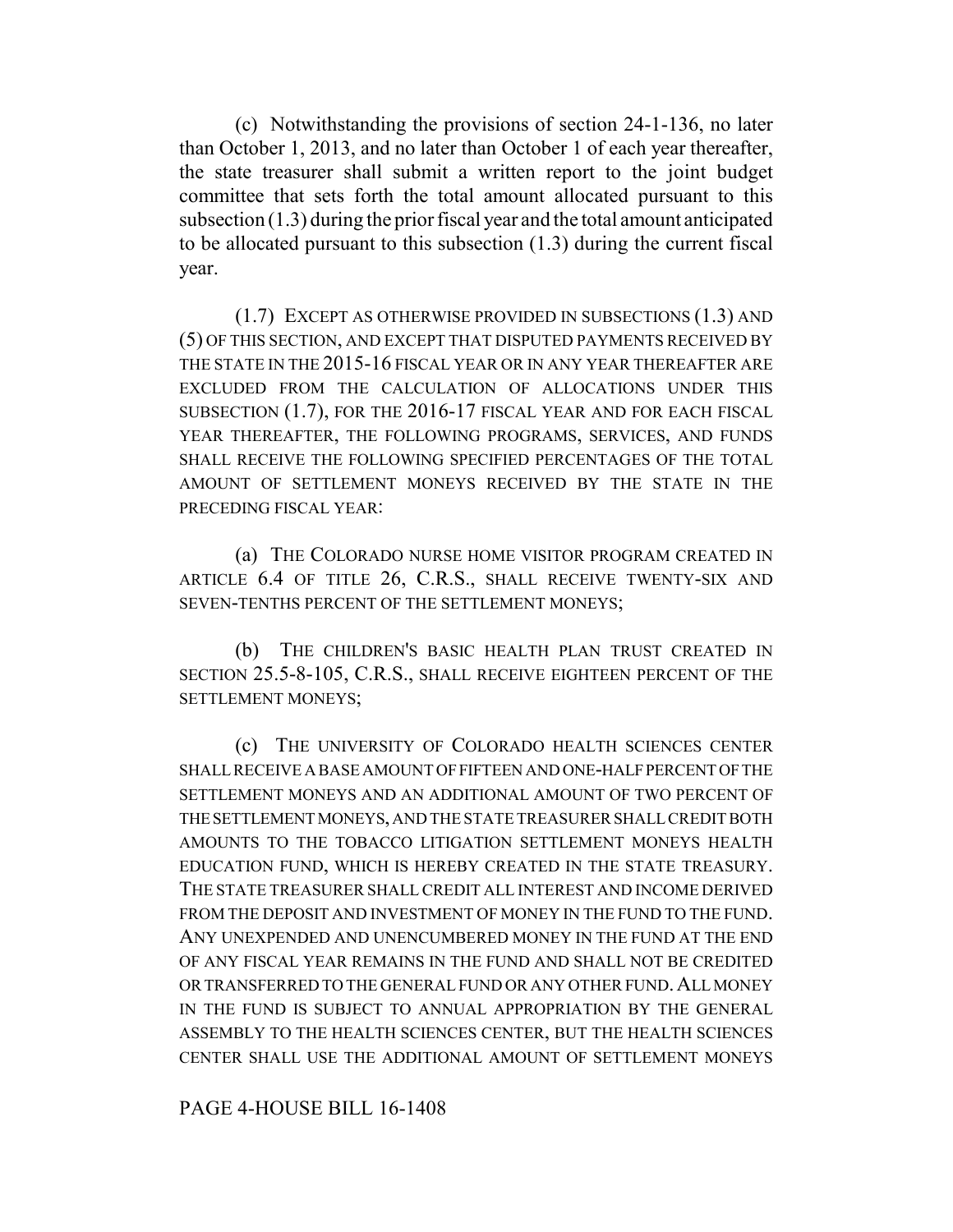CREDITED TO THE FUND ONLY FOR TOBACCO-RELATED IN-STATE CANCER RESEARCH AS AUTHORIZED IN SECTION 24-75-1103 (7).

(d) THE FITZSIMONS TRUST FUND CREATED IN SECTION 23-20-136 (3), C.R.S., SHALL RECEIVE EIGHT PERCENT OF THE SETTLEMENT MONEYS. SUBJECT TO ANNUAL APPROPRIATION BY THE GENERAL ASSEMBLY, THE SETTLEMENT MONEYS SHALL BE USED AS SPECIFIED IN SECTION 23-20-136 (5), C.R.S.

(e) THE TONY GRAMPSAS YOUTH SERVICES PROGRAM CREATED IN ARTICLE 6.8 OF TITLE 26, C.R.S., SHALL RECEIVE SEVEN AND ONE-HALF PERCENT OF THE TOTAL AMOUNT OF SETTLEMENT MONEYS, WHICH THE STATE TREASURER SHALL TRANSFER TO THE YOUTH SERVICES PROGRAM FUND CREATED IN SECTION 26-6.8-102 (2) (d), C.R.S.;

(f) THE DRUG ASSISTANCE PROGRAM CREATED IN SECTION 25-4-1411, C.R.S., SHALL RECEIVE FIVE PERCENT OF THE SETTLEMENT MONEYS;

(g) THE AIDS AND HIV PREVENTION FUND CREATED IN SECTION 25-4-1415, C.R.S., SHALL RECEIVE THREE AND ONE-HALF PERCENT OF THE SETTLEMENT MONEYS;

(h) THE SUPPLEMENTAL TOBACCO LITIGATION SETTLEMENT MONEYS ACCOUNT OF THE COLORADO IMMUNIZATION FUND CREATED IN SECTION 25-4-2301, C.R.S., SHALL RECEIVE TWO AND ONE-HALF PERCENT OF THE SETTLEMENT MONEYS;

(i) THE TOBACCO SETTLEMENT DEFENSE ACCOUNT OF THE TOBACCO LITIGATION SETTLEMENT CASH FUND CREATED IN SECTION  $24-22-115(2)(a)$ SHALL RECEIVE TWO AND ONE-HALF PERCENT OF THE SETTLEMENT MONEYS;

(j) THE SUPPLEMENTAL STATE CONTRIBUTION FUND CREATED IN SECTION 24-50-609 (5) SHALL RECEIVE TWO AND THREE-TENTHS PERCENT OF THE SETTLEMENT MONEYS, WHICH, SUBJECT TO ANNUAL APPROPRIATION BY THE GENERAL ASSEMBLY, SHALL BE USED TO PAY THE COSTS OF INCREASED NONSUPPLEMENTAL STATE CONTRIBUTIONS AND TO PROVIDE SUPPLEMENTS TO THE STATE CONTRIBUTION FOR STATE EMPLOYEE GROUP BENEFIT PLANS FOR EACH ELIGIBLE STATE EMPLOYEE AS REQUIRED BY SECTION 24-50-609.5;

PAGE 5-HOUSE BILL 16-1408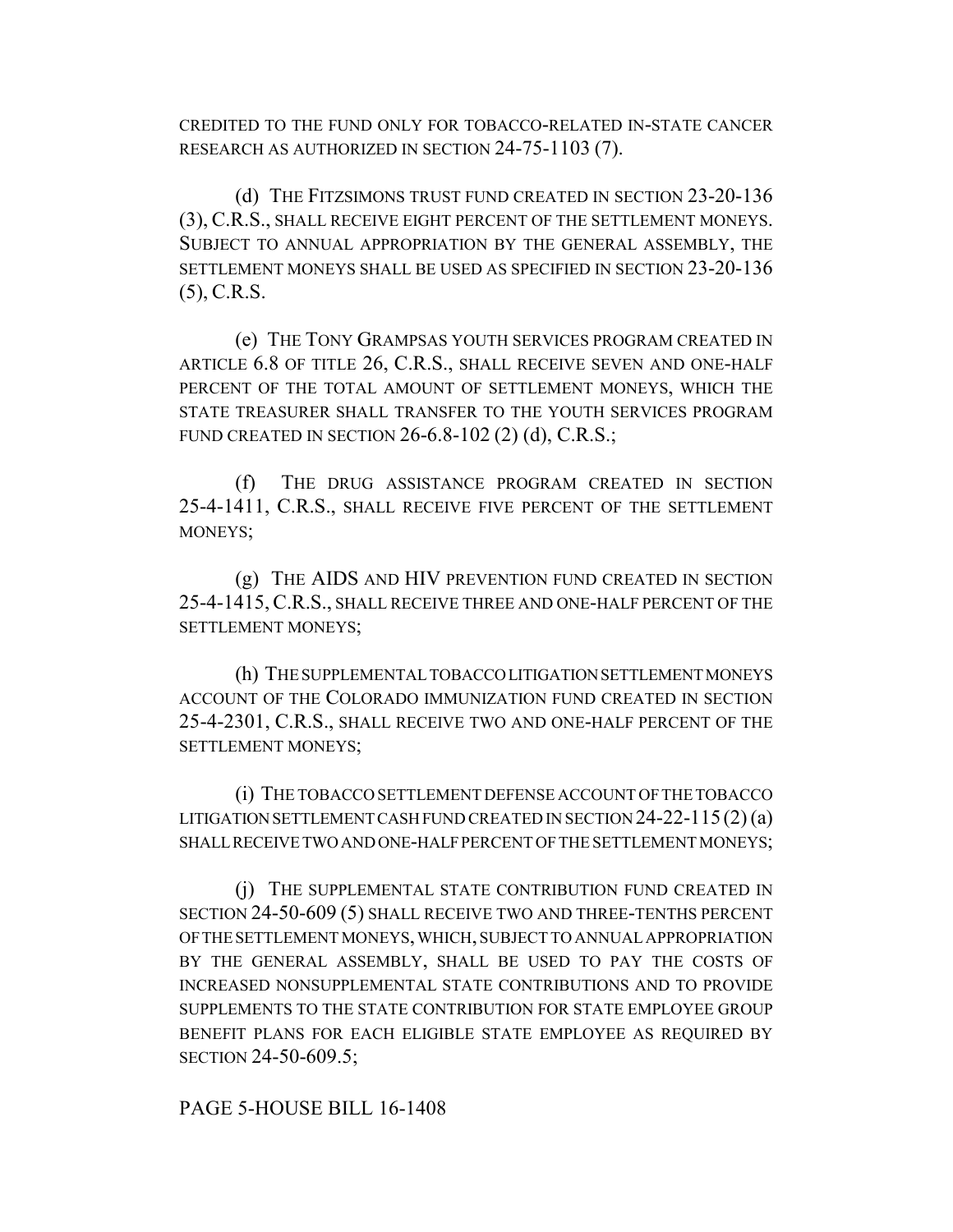(k) THE COLORADO AUTISM TREATMENT FUND CREATED PURSUANT TO SECTION 25.5-6-805, C.R.S., SHALL RECEIVE TWO PERCENT OF THE SETTLEMENT MONEYS TO PAY A PORTION OF THE STATE'S SHARE OF THE ANNUAL FUNDING REQUIRED BY THE "HOME- AND COMMUNITY-BASED SERVICES FOR CHILDREN WITH AUTISM ACT", PART 8 OF ARTICLE 6 OF TITLE 25.5, C.R.S.;

(l) THE COLORADO STATE VETERANS TRUST FUND CREATED IN SECTION 28-5-709, C.R.S., SHALL RECEIVE ONE PERCENT OF THE SETTLEMENT MONEYS;

(m) THE STATE DENTAL LOAN REPAYMENT PROGRAM CREATED IN ARTICLE 23 OF TITLE 25, C.R.S., SHALL RECEIVE ONE PERCENT OF THE SETTLEMENT MONEYS; AND

(n) THE COLORADO HEALTH SERVICE CORPS FUND CREATED IN SECTION 25-1.5-506, C.R.S., SHALL RECEIVE ONE PERCENT OF THE SETTLEMENT MONEYS.

(2) The general assembly shall appropriate or the state treasurer shall transfer, as provided by law, the amounts specified in subsections  $(1)$ and  $(1.5)$  SUBSECTION  $(1.7)$  of this section from moneys credited to the tobacco litigation settlement cash fund created in section 24-22-115. Except for moneys credited to the health care supplemental appropriations and overexpenditures account of the cash fund pursuant to section  $24-22-115$  (4) (a), All settlement moneys other than settlement moneys received and allocated by the state during the same fiscal year pursuant to subsections  $(1)$  and  $(1.5)$  SUBSECTION  $(1.7)$  of this section shall be credited to the specified funds or accounts on July 1 of the fiscal year for which they are transferred, and all settlement moneys received and allocated by the state during the same fiscal year pursuant to said subsections  $(1)$  and  $(1.5)$ SUBSECTION (1.7) shall be credited to the specified funds or accounts upon receipt by the state.

(3) Notwithstanding the provisions of subsections  $(1)$  and  $(1.5)$ SUBSECTION (1.7) of this section, for purposes of sections  $22-7-1210(3)$ , 23-20-136 (3.5) (a), 25-4-1411 (6) (a), 25-4-1415 (2), 25-23-104 (2), 25.5-6-805 (2), 25.5-8-105 (3), 26-6.4-107 (2) (d) (I), 26-6.8-102 (2) (d), 27-67-106 (2) (b), and 28-5-709 (2) (a), C.R.S., settlement moneys received and allocated by the state pursuant to said subsections  $(1)$  and  $(1.5)$ 

PAGE 6-HOUSE BILL 16-1408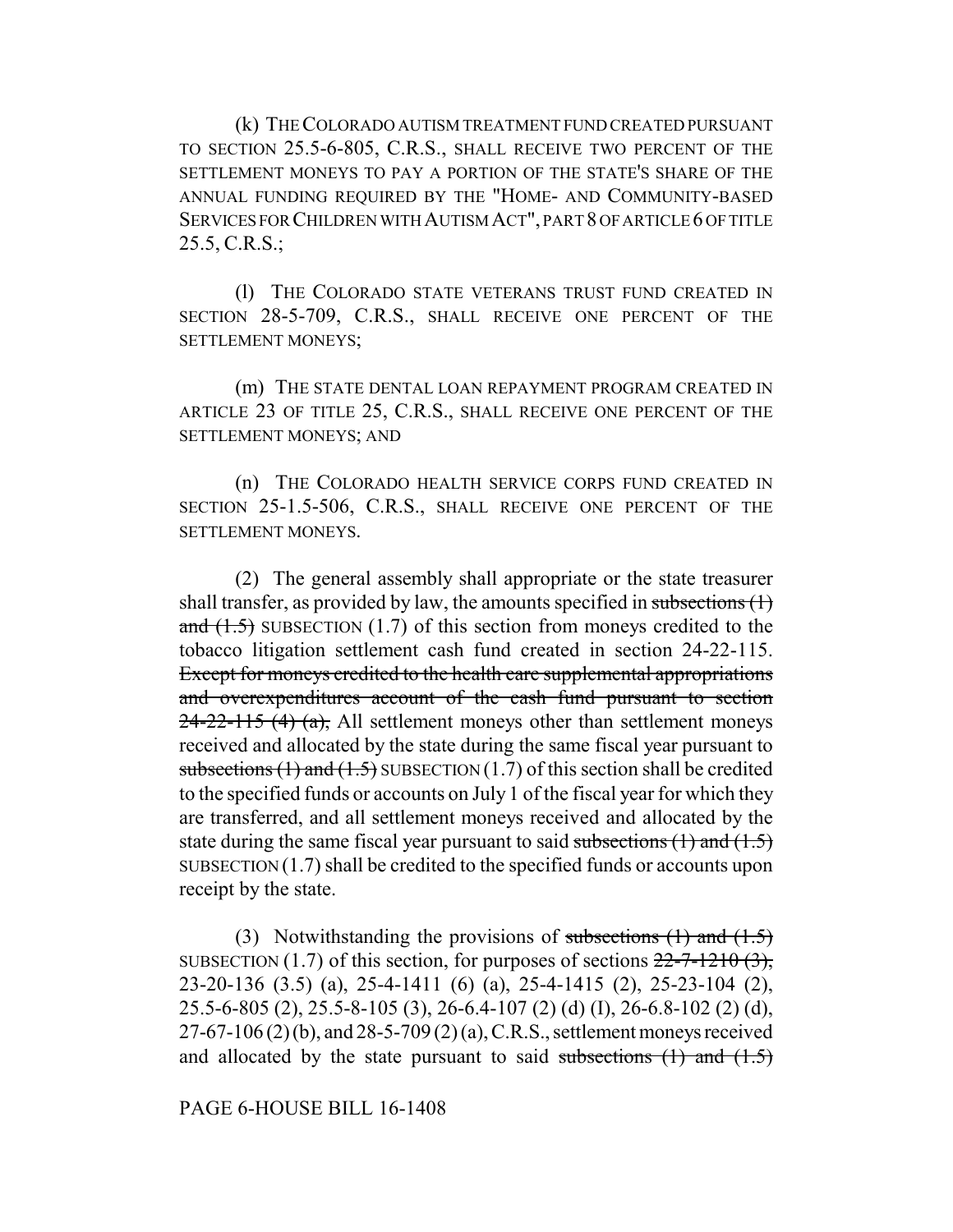SUBSECTION  $(1.7)$  during the same fiscal year shall be ARE deemed to be moneys received for or during the preceding fiscal year.

**SECTION 2.** In Colorado Revised Statutes, 2-3-113, **amend** (2) as follows:

**2-3-113. Programs that receive tobacco settlement moneys program review.** (2) Beginning January 1, 2002, it is the duty of the state auditor to conduct or cause to be conducted program reviews and evaluations of the performance of each tobacco settlement program to determine whether the program is effectively and efficiently meeting its stated goals. The entity conducting the reviews, in measuring the effectiveness of a program, shall apply, at a minimum, the evaluative research data received pursuant to the tobacco-related and tobacco-focused research grant program created pursuant to part 2 of article 20 of title 23, C.R.S. The program reviews and evaluations shall subject all tobacco settlement programs to audit, whether operated directly by a state agency or by a private entity or by a local government agency.

**SECTION 3.** In Colorado Revised Statutes, 23-18-304, **add** (1) (c) as follows:

**23-18-304. Funding for specialty education programs - area vocational schools - local district junior colleges.** (1) (c) SPECIALTY EDUCATION SERVICES PROVIDED BY THE HEALTH SCIENCES CENTER CAMPUS AT THE UNIVERSITY OF COLORADO AS AUTHORIZED BY PARAGRAPH (a) OF THIS SUBSECTION (1) INCLUDES CARE PROVIDED BY THE FACULTY OF THE HEALTH SCIENCES CENTER CAMPUS AT THE UNIVERSITY OF COLORADO THAT ARE ELIGIBLE FOR PAYMENT PURSUANT TO SECTION 25.5-4-401, C.R.S.

**SECTION 4.** In Colorado Revised Statutes, 23-20-136, **amend**  $(3.5)$  (a) as follows:

**23-20-136. Fitzsimons trust fund - creation - legislative declaration - repeal.** (3.5) (a) For the  $2006-07$  THE 2016-17 fiscal year and for each fiscal year thereafter in which the state receives moneys pursuant to the master settlement agreement, and in which money is due to a lessor under a lease-purchase agreement authorized pursuant to section 3 of House Bill 03-1256, as enacted at the first regular session of the sixty-fourth general assembly, IN 2003, the state treasurer shall transfer to

PAGE 7-HOUSE BILL 16-1408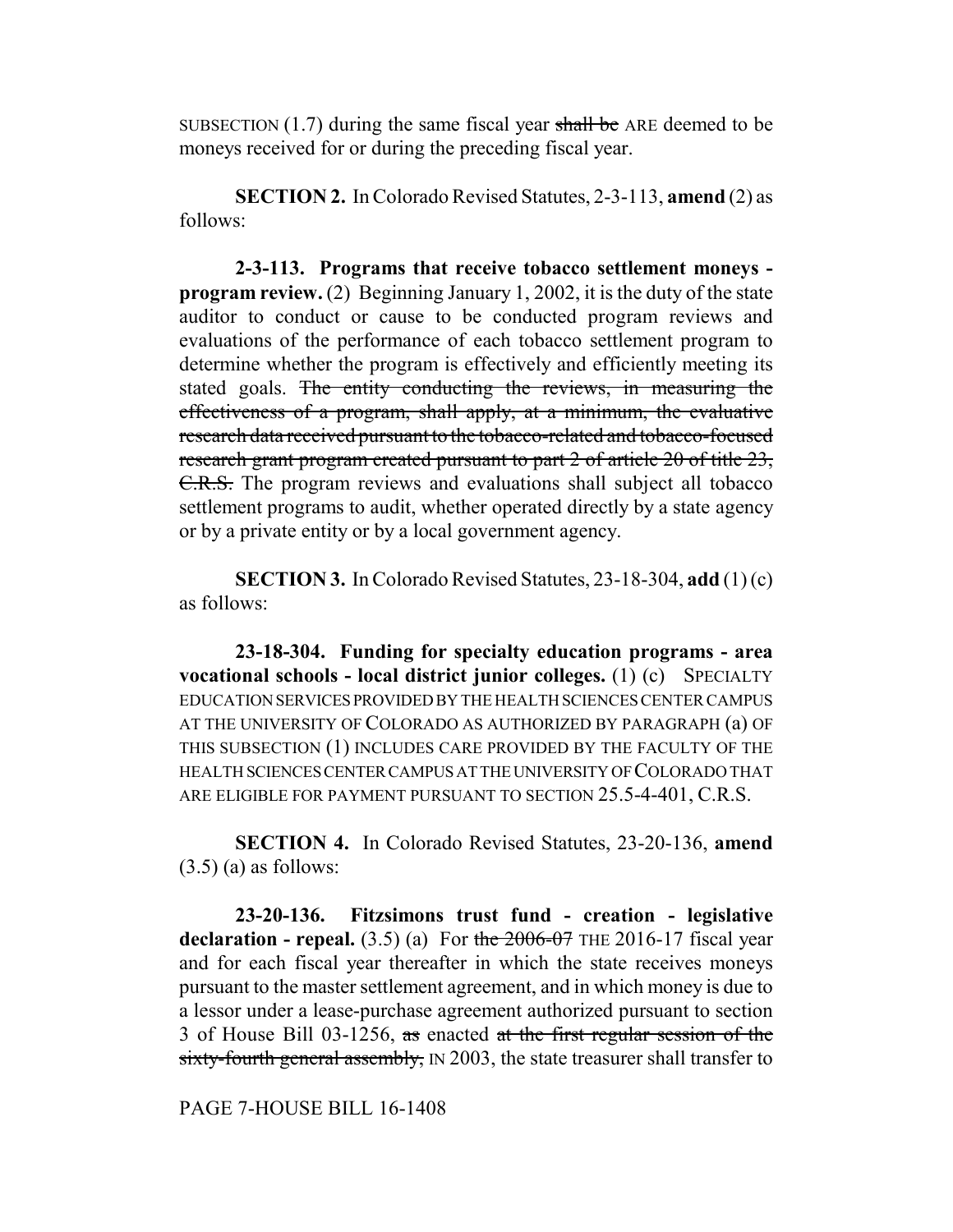the capital construction fund and the state controller shall transfer from the capital construction fund to the Fitzsimons trust fund, the lesser of the amount due to any lessor during the fiscal year or, except as otherwise provided in section 24-75-1104.5 (5), C.R.S., eight percent of the total amount received by the state pursuant to the master settlement agreement, other than attorney fees and costs, during the preceding fiscal year. except that the amount transferred pursuant to this subsection  $(3.5)$  in any fiscal year shall not exceed eight million dollars.

**SECTION 5.** In Colorado Revised Statutes, 24-22-115, **amend** (1) and  $(2)$  (a) as follows:

**24-22-115. Tobacco litigation settlement cash fund - health care supplemental appropriations and overexpenditures account - creation.** (1) (a) There is hereby created in the state treasury the tobacco litigation settlement cash fund. The cash fund shall consist CONSISTS of all moneys transmitted to the state treasurer in accordance with the terms of the master settlement agreement, the smokeless tobacco master settlement agreement, and the consent decree approved and entered by the court in the case denominated *State of Colorado, ex rel. Gale A. Norton, Attorney General v. R.J. Reynolds Tobacco Co.; American Tobacco Co., Inc.; Brown & Williamson Tobacco Corp.; Liggett & Myers, Inc.; Lorillard Tobacco Co., Inc.; Philip Morris, Inc.; United States Tobacco Co.; B.A.T. Industries, P.L.C.; The Council For Tobacco Research--U.S.A., Inc.; and Tobacco Institute, Inc.*, Case No. 97 CV 3432, in the district court for the city and county of Denver. other than moneys credited to the tobacco litigation settlement trust fund pursuant to section 24-22-115.5. Except as provided in subsection (2) of this section, all interest derived from the deposit and investment of moneys in the cash fund shall be credited to the cash fund; except that, beginning with the fiscal year 2001-02, and each fiscal year thereafter, all interest derived from the deposit and investment of moneys in the cash fund shall be credited to the breast and cervical cancer prevention and treatment fund created pursuant to section 25.5-5-308, C.R.S. Except as provided in subsection (2) of this section, all moneys in the cash fund shall be subject to appropriation by the general assembly for such purposes as may be authorized by law in accordance with the terms of the settlement agreements and the consent decree. Except as provided in subsection (2) of this section, at the end of the 2004-05 and 2005-06 fiscal years, but prior to the making of any transfer of moneys from the cash fund to the general fund at the end of the fiscal year as required by this

PAGE 8-HOUSE BILL 16-1408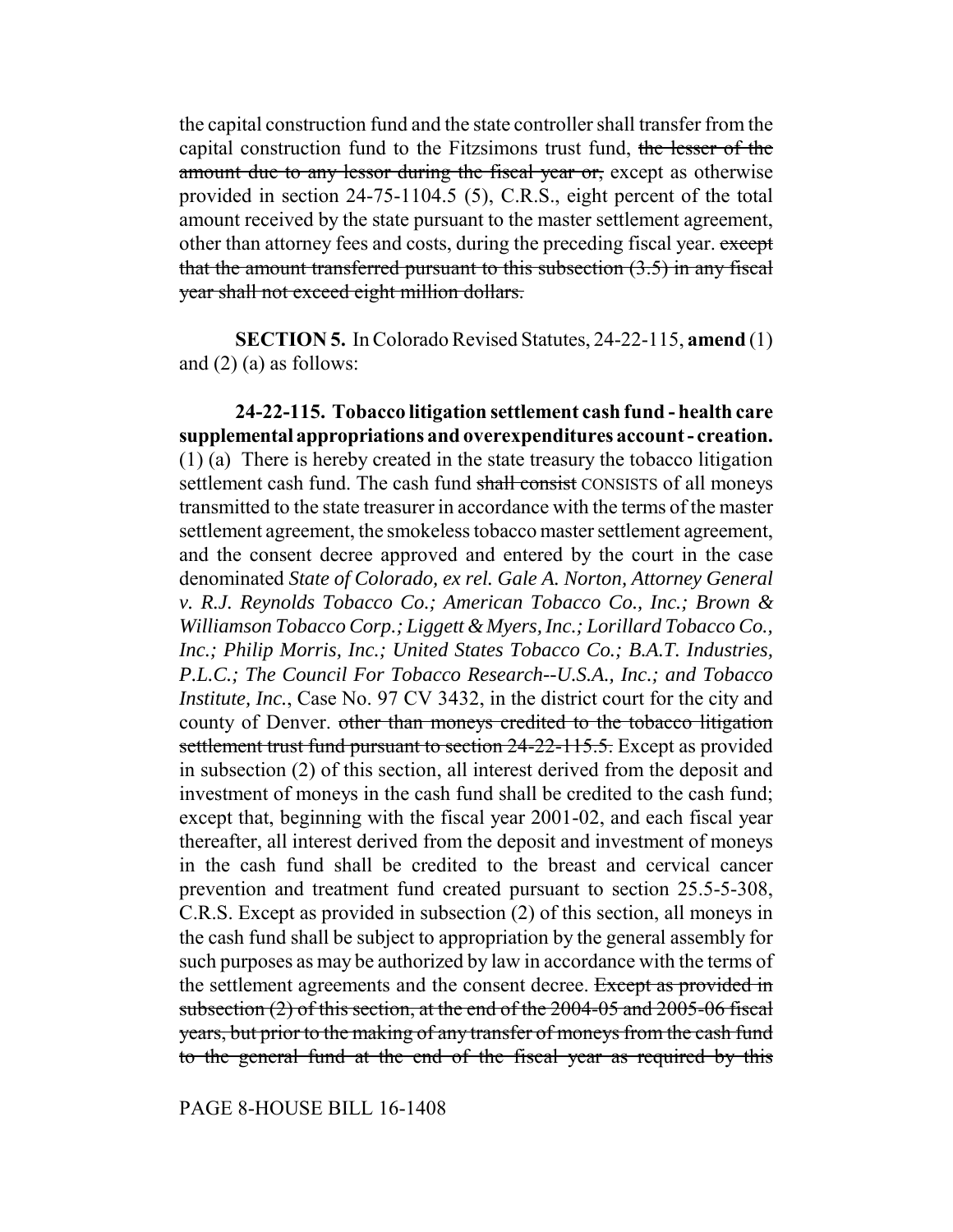paragraph (a), an amount needed, up to one million dollars, to pay the state's share of the annual funding required by the "Home- and Community-based Services for Children with Autism Act", part 8 of article 6 of title 25.5, C.R.S., shall be transferred from the cash fund to the Colorado autism treatment fund created pursuant to section 25.5-6-805, C.R.S. Except as provided in subsection (2) of this section, at the end of any fiscal year commencing on or after July 1, 2004, but before July 1, 2006, all unexpended and unencumbered moneys in the cash fund, all moneys in the cash fund not appropriated for the following fiscal year, and all moneys in the cash fund not required for transfers pursuant to section 24-75-1104.5 (1) in the following fiscal year shall be transferred to the general fund.

(b) Except as provided in subsection  $(2)$  of this section, for the 2006-07 fiscal year and the 2007-08 fiscal year, an amount needed, up to one million dollars, to pay the state's share of the annual funding required by the "Home- and Community-based Services for Children with Autism Act", part 8 of article 6 of title 25.5, C.R.S., shall be transferred from the tobacco litigation settlement cash fund to the Colorado autism treatment fund created pursuant to section 25.5-6-805, C.R.S. The amount to be transferred shall be taken into account when determining the amount of cash fund moneys available for allocation to tobacco settlement programs pursuant to section 24-75-1104.5 (1.5) and shall be transferred at the end of the 2006-07 fiscal year and at the end of the 2007-08 fiscal year. On and after July 1, 2011, all unexpended and unencumbered moneys in the cash fund shall remain in the fund until expended in order to reduce the share of allocations made from current-year receipts of settlement moneys as required by section 24-75-1104.5 (1.3).

(2) (a) There is hereby created in the state treasury, as an account within the tobacco litigation settlement cash fund established pursuant to subsection (1) of this section, the tobacco settlement defense account, which shall be used by the department of law: To defend the state in lawsuits arising out of challenges to or arising under the provisions of the master settlement agreement, the smokeless tobacco master settlement agreement, and the consent decree approved and entered by the court in the case denominated *State of Colorado, ex rel. Gale A. Norton, Attorney General v. R.J. Reynolds Tobacco Co.; American Tobacco Co., Inc.; Brown & Williamson Tobacco Corp.; Liggett & Myers, Inc.; Lorillard Tobacco Co., Inc.; Philip Morris, Inc.; United States Tobacco Co.; B.A.T.*

#### PAGE 9-HOUSE BILL 16-1408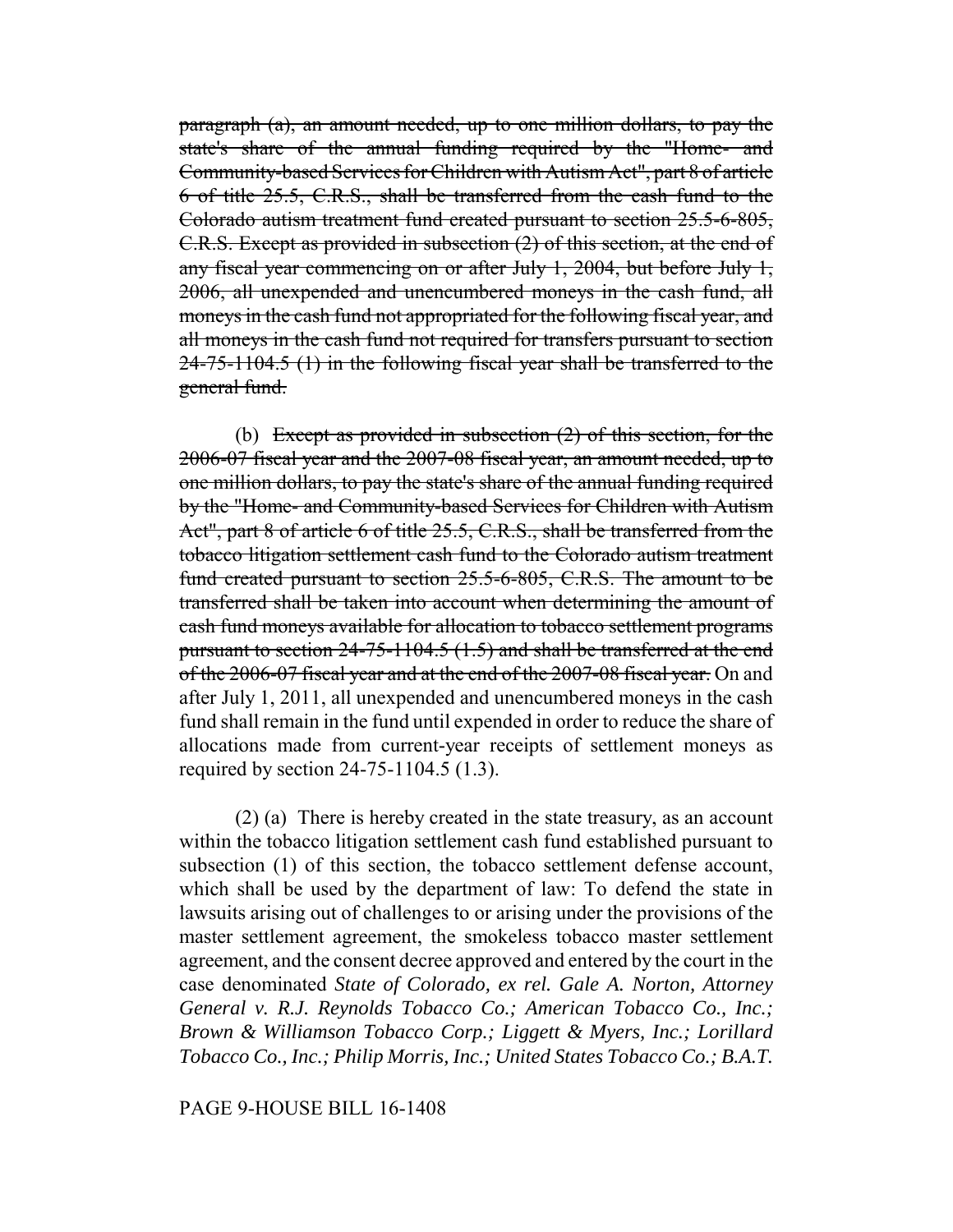*Industries, P.L.C.; The Council For Tobacco Research--U.S.A., Inc.; and Tobacco Institute, Inc.,* Case No. 97 CV 3432, in the district court for the city and county of Denver, or duly enacted Colorado laws related to the tobacco litigation settlement, including, but without limitation, this section, sections 24-22-115.5 and SECTION 24-22-116, and parts 2 and 3 of article 28 of title 39, C.R.S.; to defend the state against claims of entitlement to tobacco litigation settlement moneys by any person, as defined in section 2-4-401 (8), C.R.S.; to enforce and defend all rights and obligations of the state under said settlement agreements, decree, or laws; and to resolve any dispute with any participating manufacturer, as defined in section 39-28-302 (6), C.R.S., or nonparticipating manufacturer, as defined in section 39-28-302 (5), C.R.S., that arises under the provisions of said settlement agreements, decree, or laws. The tobacco settlement defense account may also be used by the department of revenue to help administer, coordinate, and support the activities of the department of revenue and the department of law, including the investigation of and response to settlement agreement manufacture and distribution reporting irregularities identified by the department of law. Notwithstanding the provisions of subsection (1) of this section, and section  $24-22-115.5$ , the tobacco settlement defense account consists of all tobacco litigation settlement moneys received by the attorney general and transmitted to the state treasurer to compensate the state for attorney fees, court costs, or other expenses incurred by the state in obtaining the tobacco litigation settlement, all tobacco litigation settlement moneys transferred to the account as required by section  $24-75-1104.5$  (1) (a) and (1) (n), SECTION 24-75-1104.5 (1.7) (i), and all interest derived from the deposit and investment of moneys in the tobacco settlement defense account. Any moneys received by the state treasurer to compensate the state for attorney fees, court costs, or other expenses, including all interest derived from the deposit and investment of such moneys after receipt by the state treasurer, shall be transferred to the tobacco settlement defense account for use in accordance with the provisions of this subsection (2).

**SECTION 6.** In Colorado Revised Statutes, 24-22-115.6, **amend** (1) as follows:

**24-22-115.6. Miscellaneous tobacco litigation settlement moneys.** (1) Notwithstanding the provisions of sections 24-22-115 and 24-22-115.5 SECTION 24-22-115, any tobacco litigation settlement moneys received by the state shall be ARE subject to appropriation by the general

## PAGE 10-HOUSE BILL 16-1408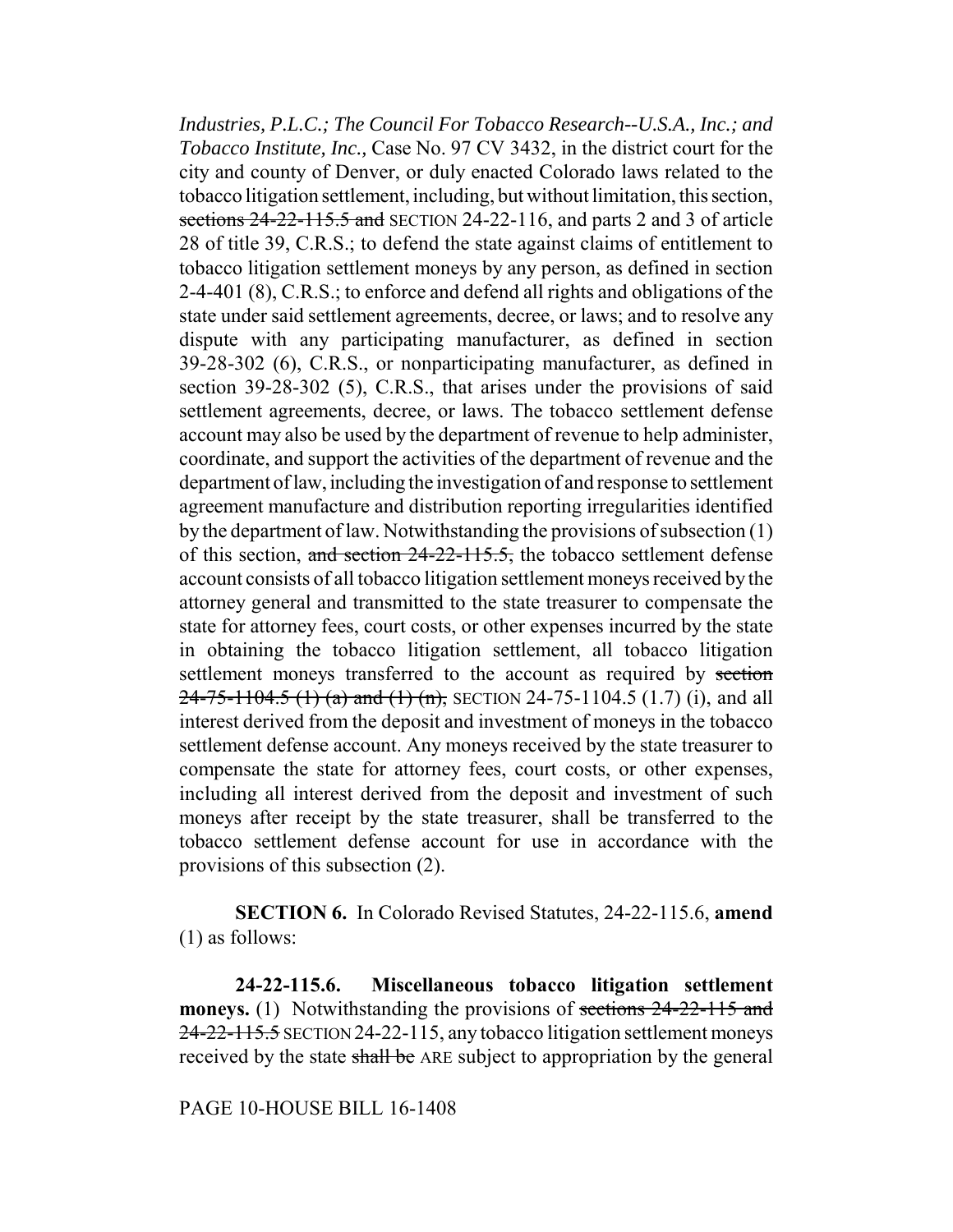assembly if the purpose for which such THE moneys may be expended is not specified or approved by a court or other non-Colorado authority.

**SECTION 7.** In Colorado Revised Statutes, 24-22-116, **amend** (1) (i), (2) (a) (I), and (2) (b) as follows:

**24-22-116. Legislative declaration - exclusion of tobacco litigation settlement moneys from fiscal year spending.** (1) The general assembly hereby finds and declares that:

(i) All of the moneys received by the state in accordance with the terms of the master settlement agreement, the smokeless tobacco master settlement agreement, and the consent decree entered by the court in the case denominated *State of Colorado, ex rel. Gale A. Norton, Attorney General v. R.J. Reynolds Tobacco Co.; American Tobacco Co., Inc.; Brown & Williamson Tobacco Corp.; Liggett & Myers, Inc.; Lorillard Tobacco Co., Inc.; Philip Morris, Inc.; United States Tobacco Co.; B.A.T. Industries, P.L.C.; The Council For Tobacco Research--U.S.A., Inc.; and Tobacco Institute, Inc.,* Case No. 97 CV 3432, in the district court for the city and county of Denver, and credited to the tobacco litigation settlement cash fund created in section 24-22-115 (1), including moneys transferred to the tobacco settlement defense account created in said cash fund pursuant to section 24-22-115 (2), or the tobacco litigation settlement trust fund created in section 24-22-115.5 are in settlement of the state of Colorado's antitrust, consumer protection, public nuisance, racketeering, and other statutory claims for relief against defendants in said action;

(2) (a) (I) For purposes of section 20 of article X of the state constitution and article 77 of this title, any moneys credited to the tobacco litigation settlement cash fund in accordance with section 24-22-115 (1), including moneys transferred to the tobacco settlement defense account created in said cash fund pursuant to section  $24-22-115(2)$ , or the tobacco litigation settlement trust fund in accordance with section 24-22-115.5 are damage awards, as defined in section 24-77-102 (2), or interest accruing on such damage awards. Any moneys credited to or expended from the tobacco litigation settlement cash fund, including the tobacco settlement defense account, or the tobacco litigation settlement trust fund, are not included in state fiscal year spending, as defined in section 24-77-102 (17), for any state fiscal year.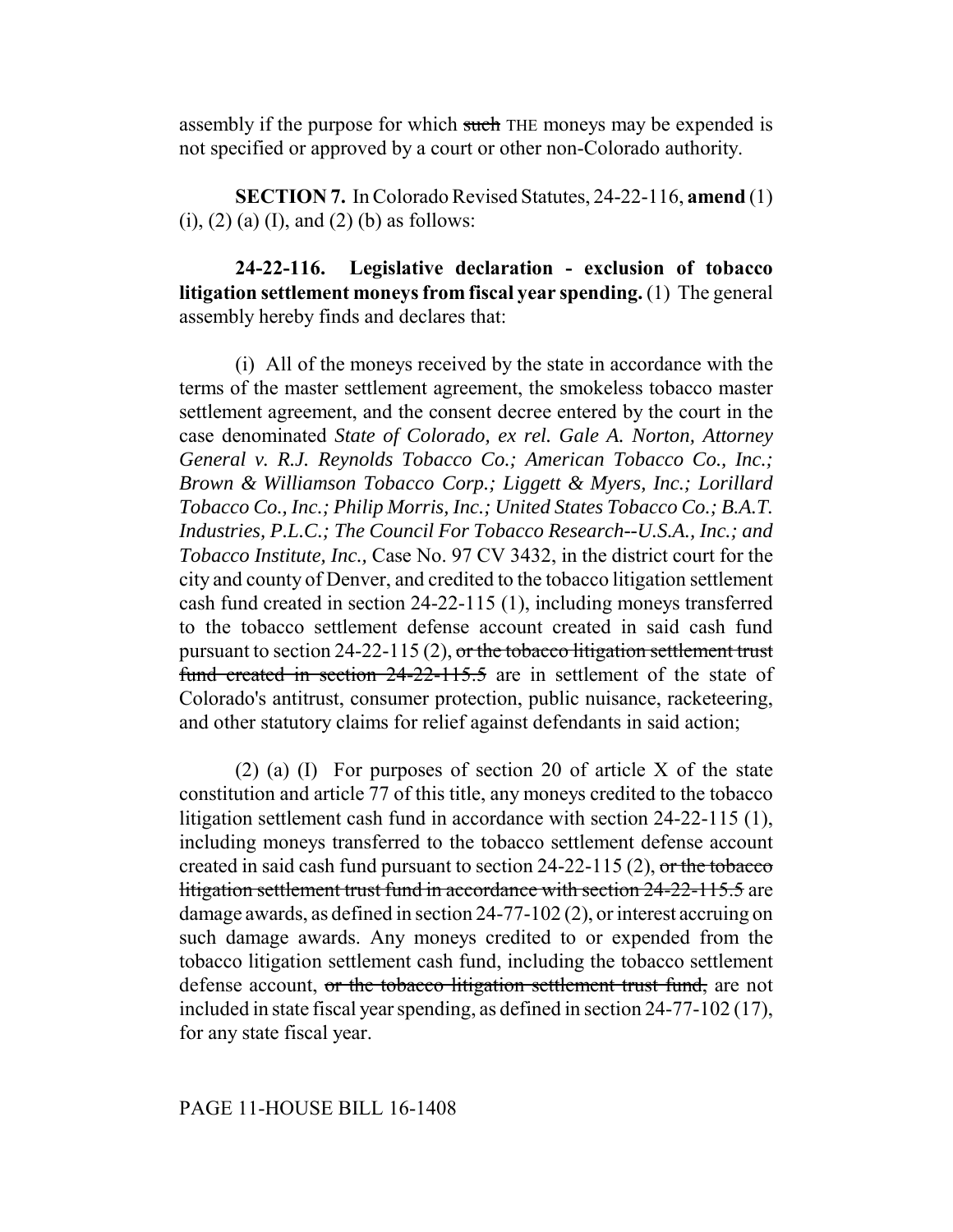(b) For purposes of section 20 of article X of the state constitution and article 77 of this title, any moneys expended from the tobacco litigation settlement cash fund created in section 24-22-115 (1), including the tobacco settlement defense account created in said cash fund pursuant to section 24-22-115 (2), or the tobacco litigation settlement trust fund created in section 24-22-115.5 and received by any local government are damage awards or interest accruing on such damage awards and are not included in the fiscal year spending of the receiving local government for any budget year.

**SECTION 8.** In Colorado Revised Statutes, 24-31-108, **amend** (4) (b) introductory portion and (4) (b) (I); and **repeal** (4) (b) (II) as follows:

**24-31-108. Receipt of moneys - subject to appropriation exception for custodial moneys - legal services cash fund - creation definition.** (4) (b) Notwithstanding the provisions of paragraph (a) of this subsection  $(4)$ , custodial moneys shall DO not include the following:

(I) Moneys in the tobacco litigation settlement cash fund created in section 24-22-115; OR

(II) Moneys in the tobacco litigation settlement trust fund created in section 24-22-115.5; and

**SECTION 9.** In Colorado Revised Statutes, 24-50-609, **amend** (5) as follows:

**24-50-609. State contributions - supplemental state contribution fund - creation.** (5) The supplemental state contribution fund is hereby created in the state treasury. The principal of the fund shall consist CONSISTS of tobacco litigation settlement moneys transferred by the state treasurer to the fund pursuant to section  $24-75-1104.5$   $(1.5)$   $(a)$   $(W)$ SECTION 24-75-1104.5 (1.7) (j). The principal of the fund is hereby continuously appropriated to the department of personnel and shall be expended in its entirety in each fiscal year by the department to pay the costs of increased nonsupplemental state contributions, as defined in section 24-50-609.5 (3) (c) (II), and supplement the state contribution, as defined in section 24-50-609.5 (2) (d), for each eligible state employee, as defined in section 24-50-609.5 (2) (a), enrolled in a qualifying group benefit plan, as defined in section 24-50-609.5 (2) (c), as required by

PAGE 12-HOUSE BILL 16-1408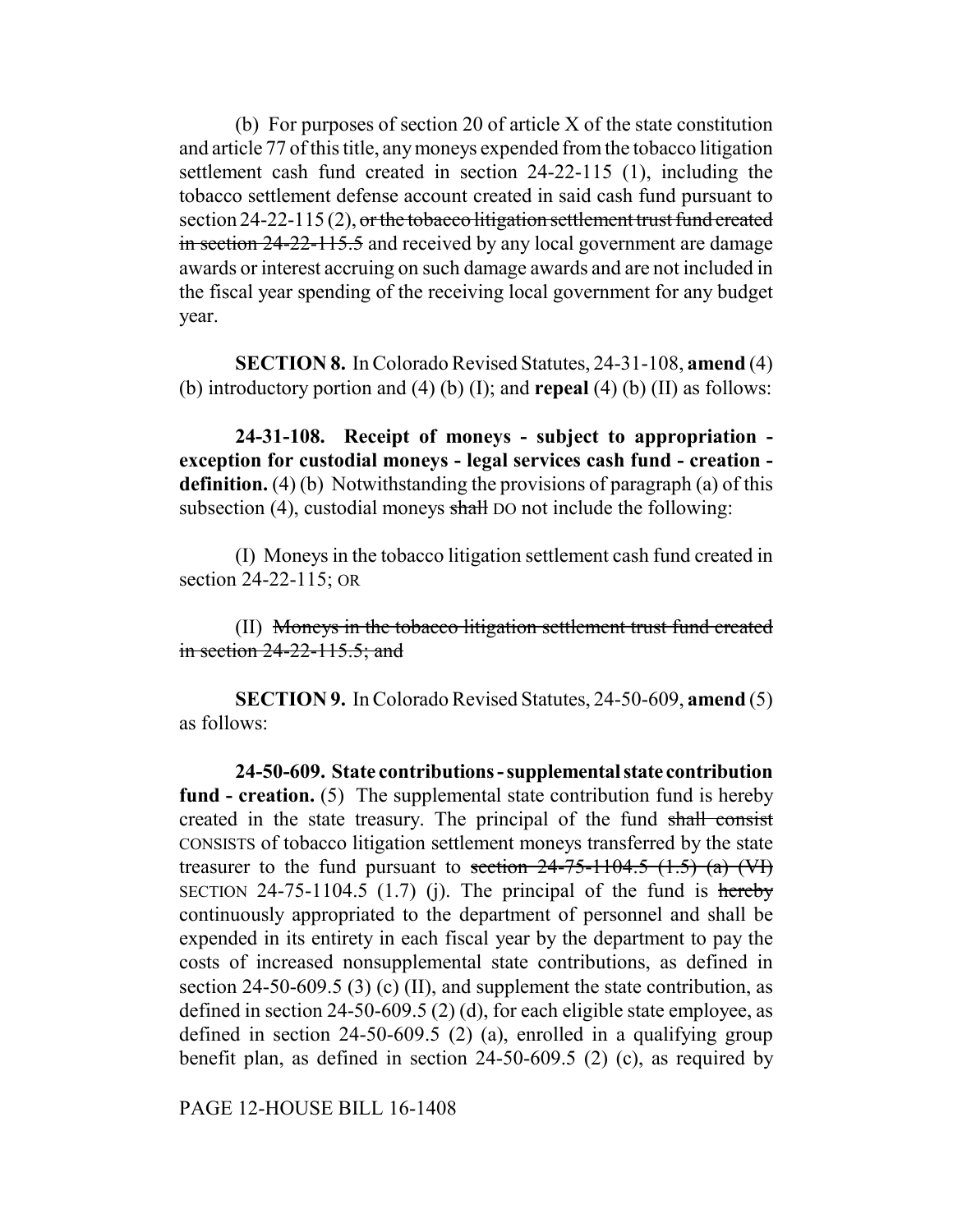section 24-50-609.5; except that the department shall expend no more than the amount needed to pay the costs of increased nonsupplemental state contributions and reduce the employee contribution, as defined in section 24-50-609.5 (2) (b), of each eligible state employee for all qualifying group benefit plans to zero. The principal of the fund shall remain REMAINS in the fund until expended and shall not be transferred to the general fund or any other fund. Interest and income earned on the deposit and investment of moneys in the fund shall be credited to the fund, shall not be transferred to the general fund or to any other fund, and shall be used by the department, subject to annual appropriation, solely to pay the costs of the department related to the supplementation of the state contribution for each eligible state employee required by section 24-50-609.5.

**SECTION 10.** In Colorado Revised Statutes, 24-75-111, **amend**  $(1)$  (b) as follows:

**24-75-111. Additional authority for controller to allow expenditures in excess of appropriations - limitations - appropriations for subsequent fiscal year restricted.** (1) For fiscal years commencing on or after July 1, 1997, in addition to any overexpenditure allowed pursuant to section 24-75-109, the controller may allow any department, institution, or agency of the state, including any institution of higher education, to make an expenditure in excess of the amount authorized by an item of appropriation for such fiscal year if:

(b)  $(H)$  The overexpenditure is necessary due to unforeseen circumstances arising while the general assembly is not meeting in regular or special session during which such overexpenditure can be legislatively addressed; or AND

(II) The overexpenditure is made from the health care supplemental appropriations and overexpenditures account as authorized in section  $24 - 22 - 115$  (4); and

**SECTION 11.** In Colorado Revised Statutes, 24-75-201.5, **amend** (1) (a) as follows:

**24-75-201.5. Revenue shortfalls - required actions by the governor with respect to the reserve.** (1) (a) Except as provided in paragraphs (c) and (d) of this subsection  $(1)$ . Whenever the revenue

#### PAGE 13-HOUSE BILL 16-1408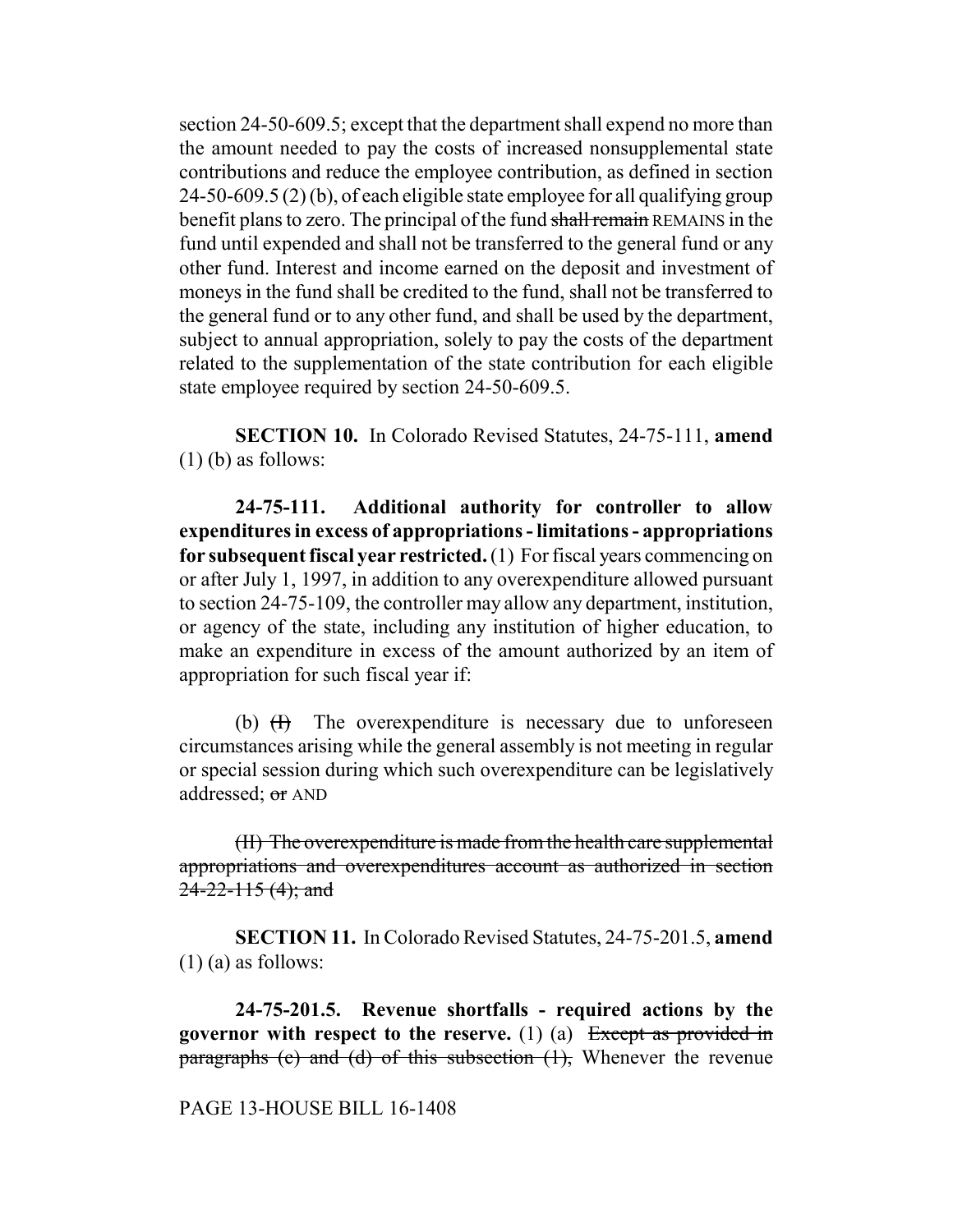estimate for the current fiscal year, prepared in accordance with section 24-75-201.3 (2), indicates that general fund expenditures for such fiscal year based on appropriations then in effect will result in the use of one-half or more of the reserve required by section 24-75-201.1 (1) (d), the governor shall formulate a plan for reducing such general fund expenditures so that said reserve, as of the close of the fiscal year, will be at least one-half of the amount required by said section 24-75-201.1 (1) (d). The governor shall promptly notify the general assembly of such THE plan. Such THE plan shall be promptly implemented by the governor, using the procedures set forth in section 24-2-102 (4) or 24-50-109.5 or any other lawful means.

**SECTION 12.** In Colorado Revised Statutes, 25-1-512, **amend** (2) as follows:

**25-1-512. Allocation of moneys - public health services support fund - created - repeal.** (2) (a) The public health services support fund is hereby created in the state treasury and shall be known in this section as the "fund". The principal of the fund consists of tobacco litigation settlement moneys transferred by the state treasurer to the fund pursuant to section 24-75-1104.5 (1.5) (a) (IV), C.R.S., and shall, subject to annual appropriation by the general assembly to the state department, be allocated by the state department to all agencies authorized pursuant to this part 5 as specified in subsection (1) of this section. The lesser of All unexpended and unencumbered moneys in the fund at the end of any THE 2015-16 fiscal year or an amount of such moneys equal to five percent of the amount appropriated from the fund for the fiscal year remain in the fund and shall not be transferred to the general fund or any other fund. Any additional unexpended and unencumbered moneys in the fund at the end of any fiscal year shall be transferred to the tobacco litigation settlement cash fund created in section 24-22-115, C.R.S.

(b) THIS SUBSECTION (2) IS REPEALED, EFFECTIVE JULY 1, 2016.

**SECTION 13.** In Colorado Revised Statutes, 25-1.5-506, **amend**  $(1)$  (c) as follows:

**25-1.5-506. Colorado health service corps fund - created acceptance of grants and donations.** (1) The Colorado health service corps fund is hereby created in the state treasury, which fund consists of: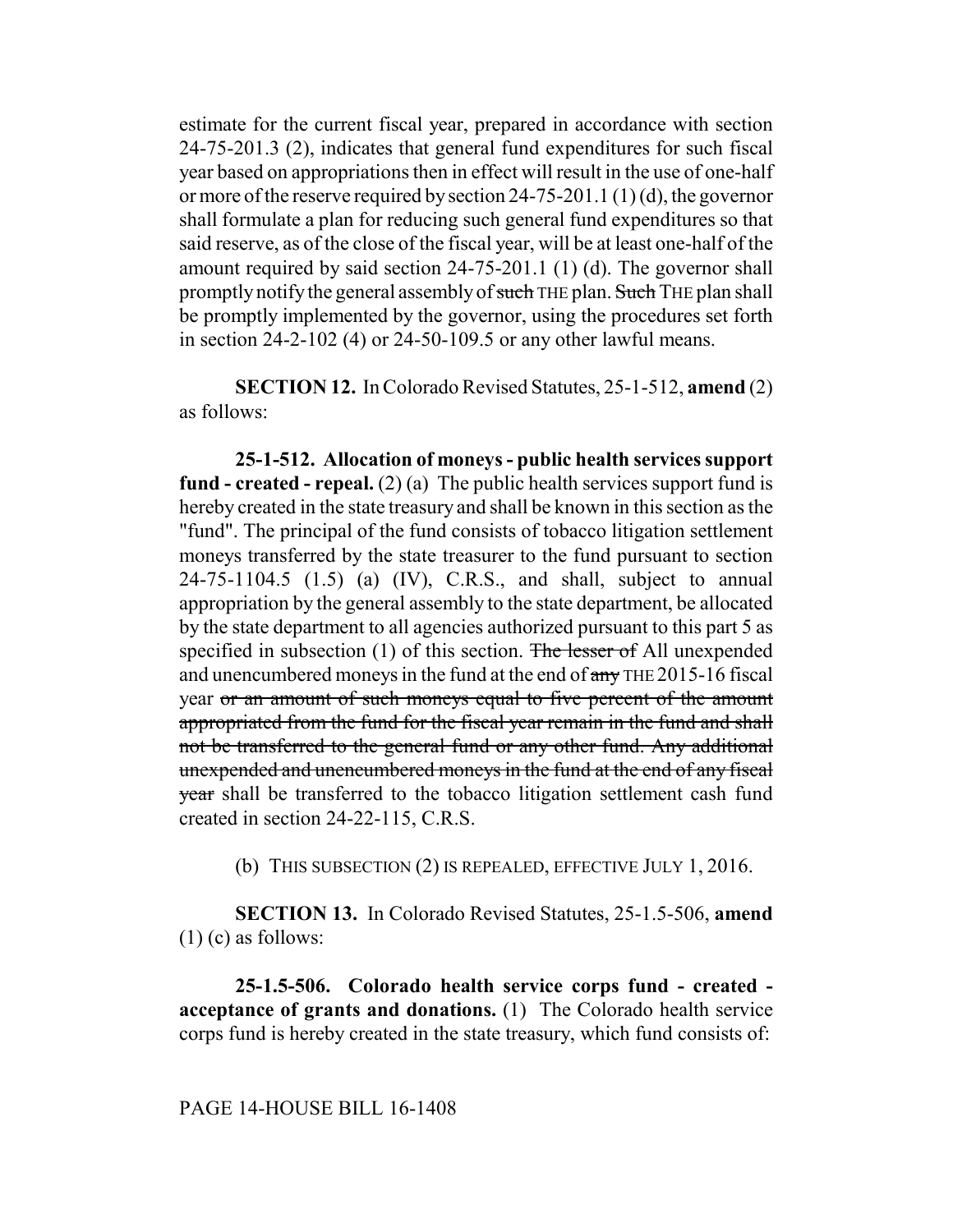(c) For the  $2011-12$  THE 2016-17 fiscal year and each fiscal year thereafter, two hundred fifty thousand dollars TOBACCO LITIGATION SETTLEMENT MONEYS transferred TO THE FUND BY THE STATE TREASURER pursuant to section  $24-75-1104.5(1.5)(a)(XI)$  SECTION 24-75-1104.5(1.7) (n), C.R.S.

**SECTION 14.** In Colorado Revised Statutes, 25-4-1411, **amend**  $(6)$  (a) as follows:

**25-4-1411. Drug assistance program - program fund - created - legislative declaration - no entitlement created.** (6) (a) The drug assistance program fund is created in the state treasury. The principal of the fund consists of tobacco litigation settlement moneys transferred by the state treasurer to the fund pursuant to section  $24-75-1104.5$  (1) (i) SECTION 24-75-1104.5 (1.7) (f), C.R.S. Subject to annual appropriation by the general assembly, the department of public health and environment may expend moneys from the fund for the state program. Any unexpended or unencumbered money remaining in the fund at the end of any fiscal year commencing on or after July 1, 2014, remains in the fund and shall not be credited or transferred to the general fund or any other fund.

**SECTION 15.** In Colorado Revised Statutes, 25-4-1415, **amend** (2) as follows:

**25-4-1415. Cash fund - administration - limitation.** (2) Pursuant to section  $24-75-1104.5$  (1) (m) SECTION 24-75-1104.5 (1.7) (g), C.R.S., and except as otherwise provided in section 24-75-1104.5 (5), C.R.S., beginning in the 2006-07 FOR THE 2016-17 fiscal year and in FOR each fiscal year thereafter so long as the state receives moneys pursuant to the master settlement agreement, the state treasurer shall annually transfer to the fund two THREE AND ONE-HALF percent not to exceed two million dollars in any fiscal year, of the total amount of the moneys received by the state pursuant to the master settlement agreement, not including attorney fees and costs, during the preceding fiscal year. The state treasurer shall transfer the amount specified in this subsection (2) from moneys credited to the tobacco litigation settlement cash fund created in section 24-22-115, C.R.S.

**SECTION 16.** In Colorado Revised Statutes, **amend** 25-4-2301 as follows:

## PAGE 15-HOUSE BILL 16-1408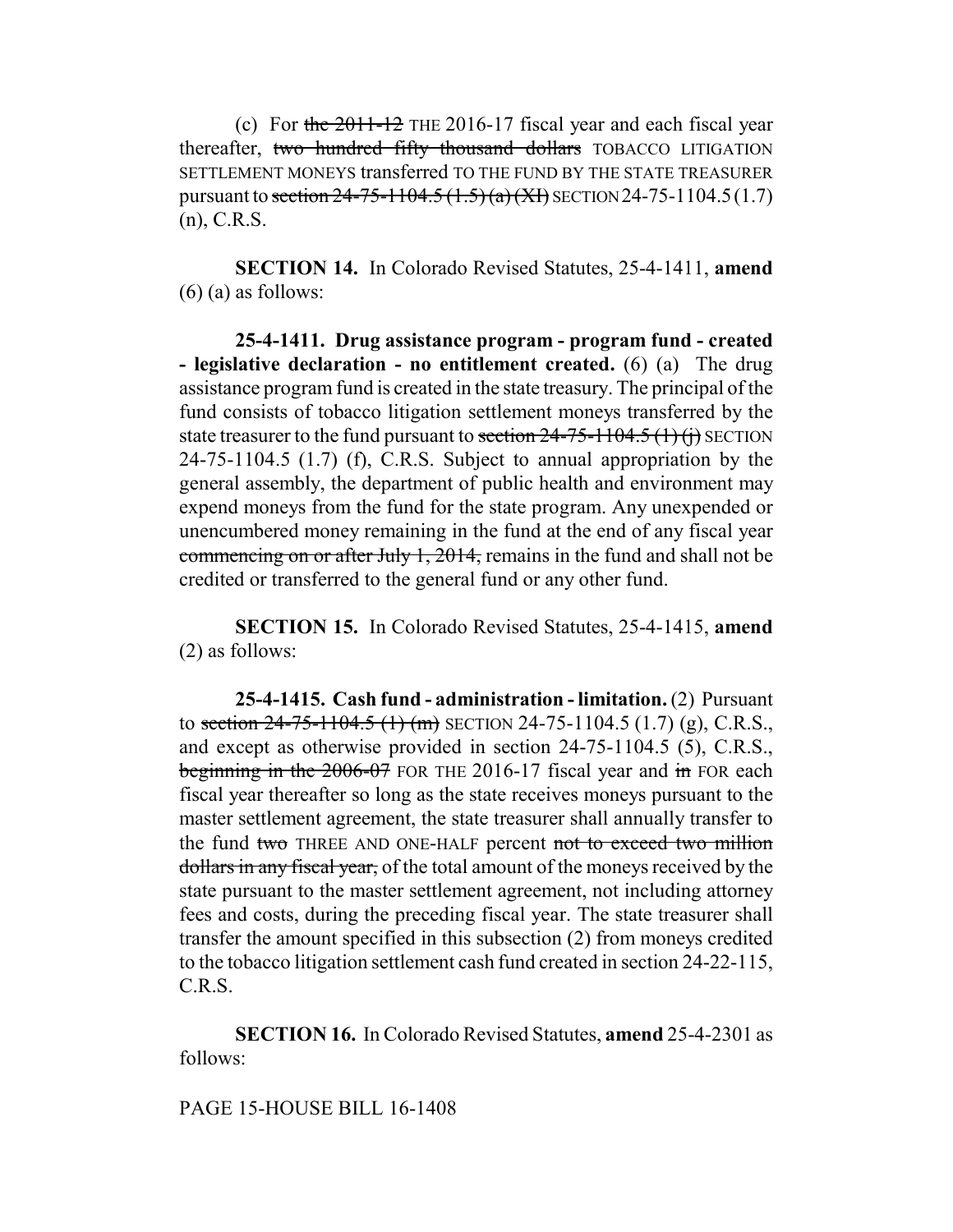**25-4-2301. Colorado immunization fund - supplemental tobacco litigation settlement moneys account - creation.** There are hereby created in the state treasury the Colorado immunization fund and an account within the fund to be known as the supplemental tobacco litigation settlement moneys account. The principal of the portion of the fund that is not the account consists of general fund appropriations made by the general assembly to the fund and gifts, grants, or awards received by the department of public health and environment from the federal government or private sources for the fund. The principal of the account consists of tobacco litigation settlement moneys transferred by the state treasurer to the account in accordance with section  $24-75-1104.5$   $(1.5)$   $(a)$   $(WH)$  SECTION 24-75-1104.5 (1.7) (h), C.R.S. All interest and income earned on the deposit and investment of moneys in the portion of the fund that is not the account shall be credited to that portion of the fund. All interest and income earned on the deposit and investment of moneys in the account shall be credited to and remain in the account until transferred as required by this section. Except as otherwise provided in this section, and subject to annual appropriation by the general assembly to the department, the department shall expend the principal of the fund and the account only for the purpose of immunization and immunization strategies; except that, at the end of the 2007-08 fiscal year and at the end of any fiscal year thereafter, any unexpended and unencumbered moneys in the portion of the fund that is not the account shall remain in that portion of the fund and may be used by the department through the state immunization program to support infant, child, and adolescent vaccination. and, at the end of the 2011-12 fiscal year only, any unexpended and unencumbered moneys in the account shall be transferred to the general fund, in accordance with section 24-75-1104.5 (1.5) (b), C.R.S. The lesser of All unexpended and unencumbered moneys in the account at the end of any fiscal year other than the 2011-12 fiscal year or an amount of such moneys equal to five percent of the amount appropriated from the account for the fiscal year remain in the account and shall not be transferred to the general fund or any other fund. Any additional unexpended and unencumbered moneys in the account at the end of any fiscal year shall be transferred to the tobacco litigation settlement cash fund created in section 24-22-115, C.R.S.

**SECTION 17.** In Colorado Revised Statutes, 25-23-104, **amend** (2) as follows:

### **25-23-104. Dental loan repayment fund - acceptance of grants**

## PAGE 16-HOUSE BILL 16-1408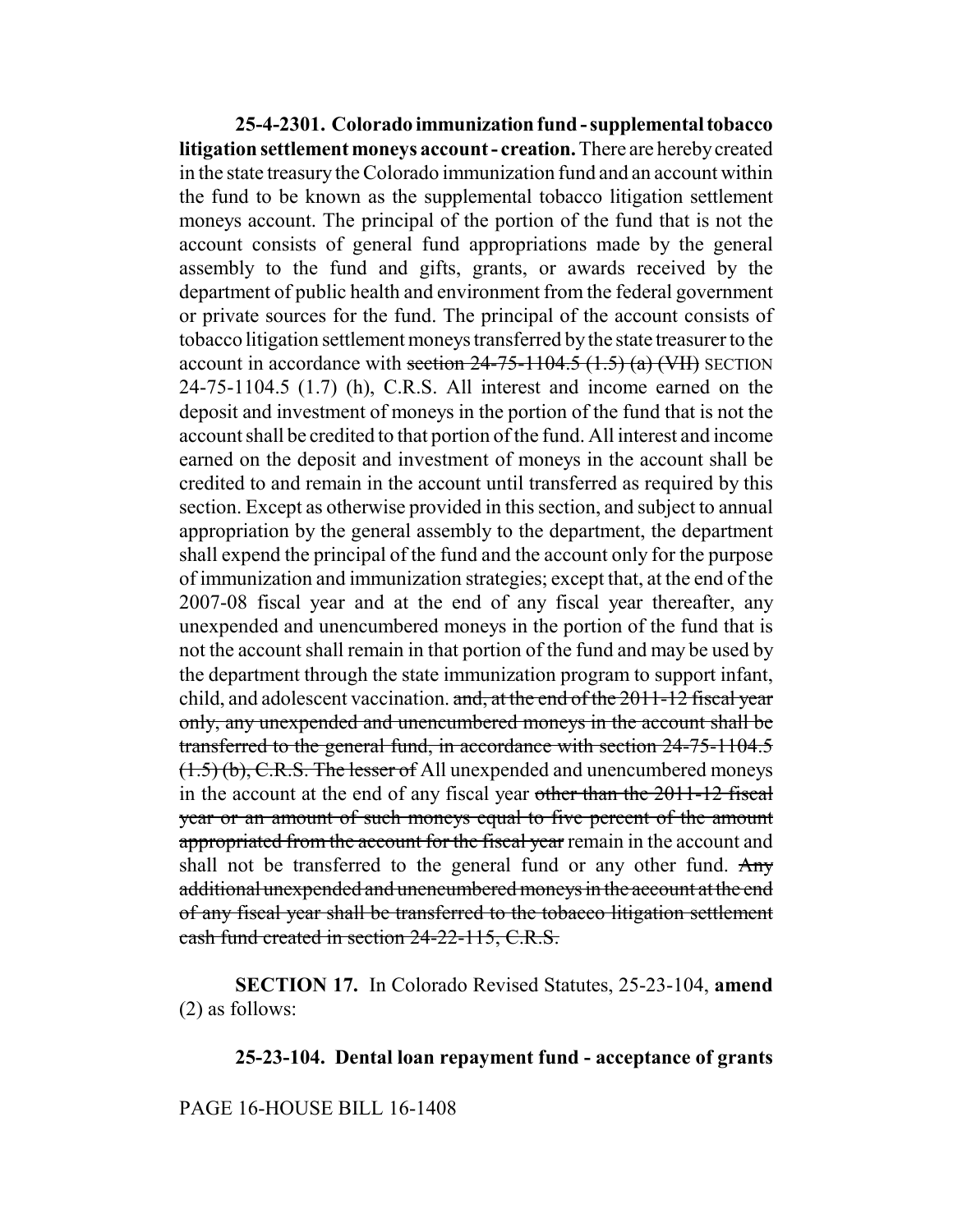**and donations.** (2) Pursuant to section  $24-75-1104.5$  (1) (d) C.R.S., beginning in fiscal year 2006-07 SECTION 24-75-1104.5 (1.7) (m), C.R.S., FOR FISCAL YEAR 2016-17 and for each fiscal year thereafter so long as the state receives moneys pursuant to the master settlement agreement, the state treasurer shall transfer to the state dental loan repayment fund two hundred thousand dollars from ONE PERCENT OF the moneys received by the state pursuant to the master settlement agreement for the preceding fiscal year. The state treasurer shall transfer the amount specified in this subsection (2) from moneys credited to the tobacco litigation settlement cash fund created in section 24-22-115, C.R.S. Moneys in the fund shall be ARE subject to annual appropriation by the general assembly for the purposes of this article. The amount appropriated pursuant to this subsection  $(2)$  shall be IS in addition to and not in replacement of any general fund moneys appropriated to the state dental loan repayment fund.

**SECTION 18.** In Colorado Revised Statutes, **add** 25.5-5-418 as follows:

**25.5-5-418. Primary care provider sustainability fund - creation - use of fund.** THE PRIMARY CARE PROVIDER SUSTAINABILITY FUND IS HEREBY CREATED IN THE STATE TREASURY. THE FUND CONSISTS OF MONEY TRANSFERRED TO THE FUND FROM THE CHILDREN'S BASIC HEALTH PLAN TRUST CREATED IN SECTION 25.5-8-105 (1) PURSUANT TO SECTION 25.5-8-105 (8) (b) AND ANY OTHER MONEY THAT THE GENERAL ASSEMBLY MAY APPROPRIATE OR TRANSFER TO THE FUND. THE STATE TREASURER SHALL CREDIT ALL INTEREST AND INCOME DERIVED FROM THE DEPOSIT AND INVESTMENT OF MONEY IN THE FUND TO THE FUND. ANY UNEXPENDED AND UNENCUMBERED MONEY IN THE FUND AT THE END OF ANY FISCAL YEAR REMAINS IN THE FUND AND SHALL NOT BE CREDITED OR TRANSFERRED TO THE GENERAL FUND OR ANY OTHER FUND. SUBJECT TO ANNUAL APPROPRIATION BY THE GENERAL ASSEMBLY, THE STATE DEPARTMENT MAY EXPEND MONEY FROM THE FUND FOR THE PURPOSE OF INCREASING ACCESS TO PRIMARY CARE THROUGH RATE ENHANCEMENTS FOR PRIMARY CARE OFFICE VISITS, PREVENTATIVE MEDICINE VISITS, COUNSELING AND HEALTH RISK ASSESSMENTS, IMMUNIZATION ADMINISTRATION, HEALTH SCREENING SERVICES, AND NEWBORN CARE, INCLUDING NEONATAL CRITICAL CARE. MONEY EXPENDED FROM THE FUND FOR THE PURPOSES OF INCREASING ACCESS TO PRIMARY CARE THROUGH RATE ENHANCEMENTS SUPPLEMENTS AND DOES NOT SUPPLANT GENERAL FUND APPROPRIATIONS FOR THAT PURPOSE.

PAGE 17-HOUSE BILL 16-1408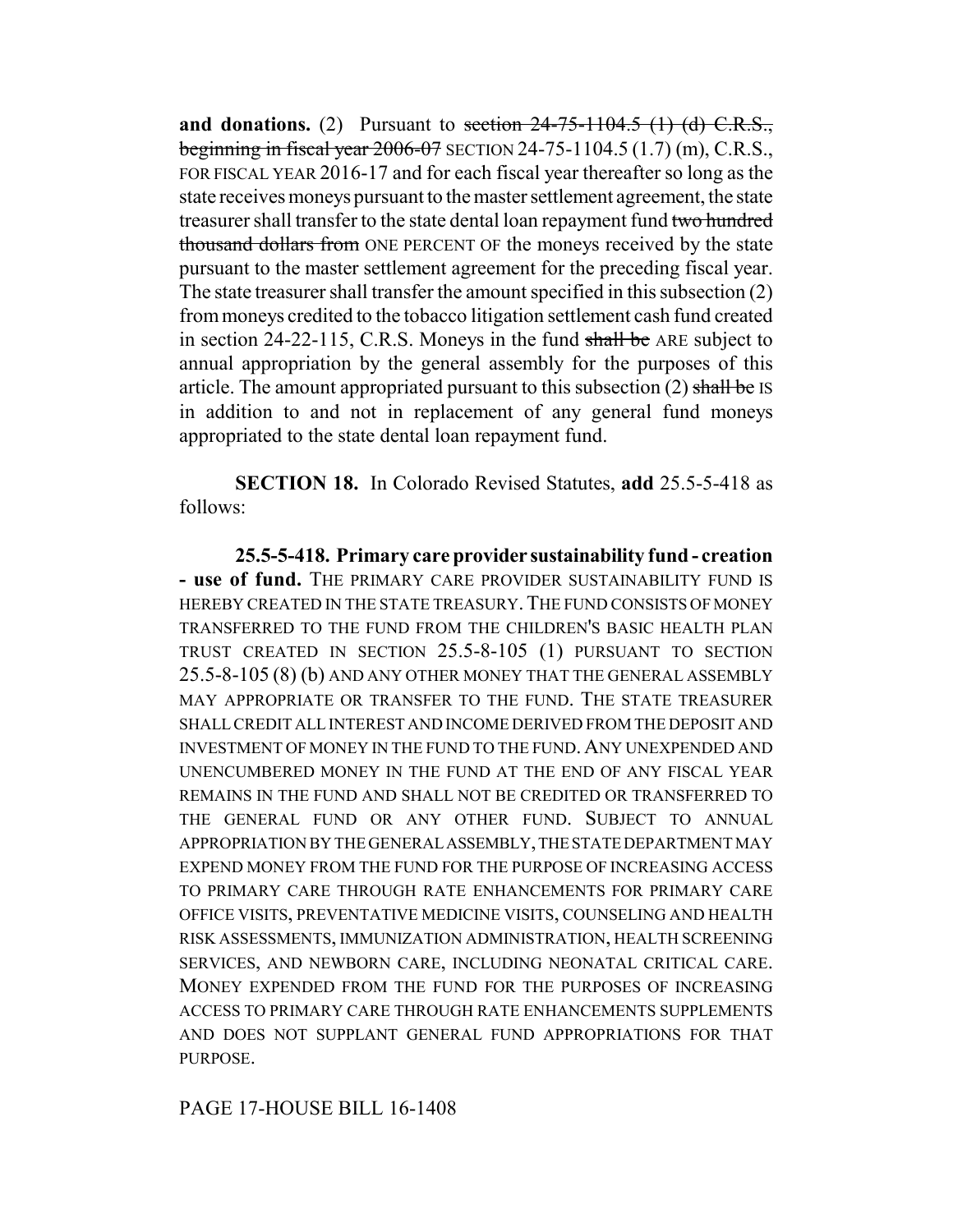**SECTION 19.** In Colorado Revised Statutes, **amend** 25.5-6-805 as follows:

**25.5-6-805. Colorado autism treatment fund.** (1) The Colorado autism treatment fund is hereby created and established in the state treasury for the purpose of paying for services provided to eligible children, and for EARLY AND PERIODIC SCREENING DIAGNOSIS AND TREATMENT SERVICES REQUIRED BY SECTION 25.5-5-102 (1) (g), AND participant and program evaluations pursuant to this part 8. Such THE fund shall be IS comprised of tobacco settlement moneys allocated to such THE fund. Moneys in the fund shall be ARE subject to annual appropriation by the general assembly for the purposes of this part 8. At the end of any fiscal year, all unexpended and unencumbered moneys in the fund shall remain therein and shall not be credited or transferred to the general fund or any other fund. Any moneys in the fund not expended for the purpose of this part 8 may be invested by the state treasurer as provided by law. All interest and income derived from the investment and deposit of moneys in the fund shall be credited to the fund.

(2) Pursuant to section  $24-75-1104.5$  (1) (1), C.R.S., beginning in the 2008-09 SECTION 24-75-1104.5 (1.7) (k), C.R.S., FOR THE 2016-17 fiscal year and in FOR each fiscal year thereafter so long as the state receives moneys pursuant to the master settlement agreement, the state treasurer shall annually transfer to the fund the amount of moneys to be received by the fund pursuant to section  $24-75-1104.5$  (1) (1), C.R.S. TWO PERCENT OF THE MONEYS RECEIVED BY THE STATE PURSUANT TO THE MASTER SETTLEMENT AGREEMENT FOR THE PRECEDING FISCAL YEAR. The state treasurer shall transfer the amount specified in this subsection (2) from moneys credited to the tobacco litigation settlement cash fund created in section 24-22-115, C.R.S.

**SECTION 20.** In Colorado Revised Statutes, 25.5-8-105, **amend**  $(3)$  (a) and  $(8)$  as follows:

**25.5-8-105.** Trust - created.  $(3)$   $(a)$  Pursuant to section 24-75-1104.5 (1) (e) SECTION 24-75-1104.5 (1.7) (b), C.R.S., and except as otherwise provided in section 24-75-1104.5 (5), C.R.S., beginning in the 2006-07 THE 2016-17 fiscal year and in each fiscal year thereafter so long as the state receives moneys pursuant to the master settlement agreement, the state treasurer shall transfer to the trust twenty-four EIGHTEEN percent

PAGE 18-HOUSE BILL 16-1408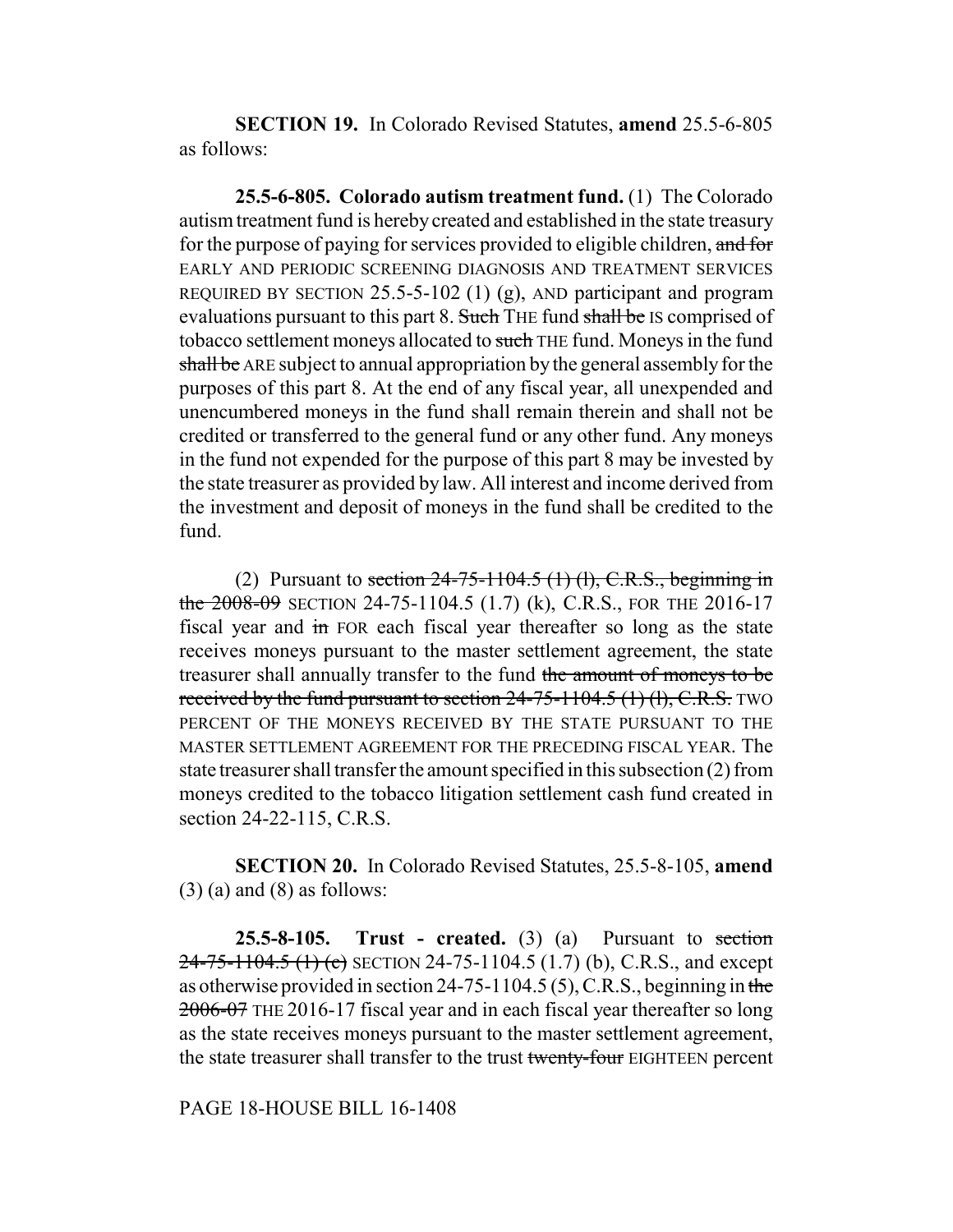of the total amount of the moneys annually received by the state pursuant to the master settlement agreement, not including attorney fees and costs, during the preceding fiscal year. except that the amount so transferred to the trust shall not exceed thirty million dollars in any fiscal year. Except as otherwise provided in sections 24-22-115.5 (2) (a.7) and 24-75-1104.5 (1) (c), C.R.S., The state treasurer shall transfer the amount specified in this subsection (3) from moneys credited to the tobacco litigation settlement cash fund created in section 24-22-115, C.R.S. The amount transferred pursuant to this subsection  $(3)$  shall be IS in addition to and not in replacement of any general fund moneys appropriated to the trust.

(8) (a) Beginning in the 2011-2012 fiscal year and for each fiscal year thereafter, moneys in the trust may be used for costs associated with children enrolled in the medical assistance program, articles 4, 5, and 6 of this title, whose family income is more than one hundred percent but does not exceed one hundred thirty-three percent of the federal poverty line and who would have been eligible for enrollment in the children's basic health plan prior to September 1, 2011.

(b) ON JULY 1, 2016, THE STATE TREASURER SHALL TRANSFER TWENTY MILLION DOLLARS FROM THE CHILDREN'S BASIC HEALTH PLAN TRUST TO THE PRIMARY CARE PROVIDER SUSTAINABILITY FUND CREATED IN SECTION 25.5-5-418.

**SECTION 21.** In Colorado Revised Statutes, 26-6.4-107, **amend**  $(2)$  (b) and  $(2)$  (d) (I) as follows:

**26-6.4-107. Selection of entities to administer the program grants - nurse home visitor program fund - created.** (2) (b) Grants awarded pursuant to paragraph (a) of this subsection (2) are payable from the nurse home visitor program fund, which fund is hereby created in the state treasury. The nurse home visitor program fund, referred to in this section as the "fund", is administered by the state department and consists of moneys transferred thereto by the state treasurer from moneys received pursuant to the master settlement agreement in the amount described in paragraph (d) of this subsection (2). In addition, the state treasurer shall credit to the fund any public or private gifts, grants, or donations received by the state department to implement the program, including any moneys received from the United States federal government for the program. The fund is subject to annual appropriation by the general assembly to the state

PAGE 19-HOUSE BILL 16-1408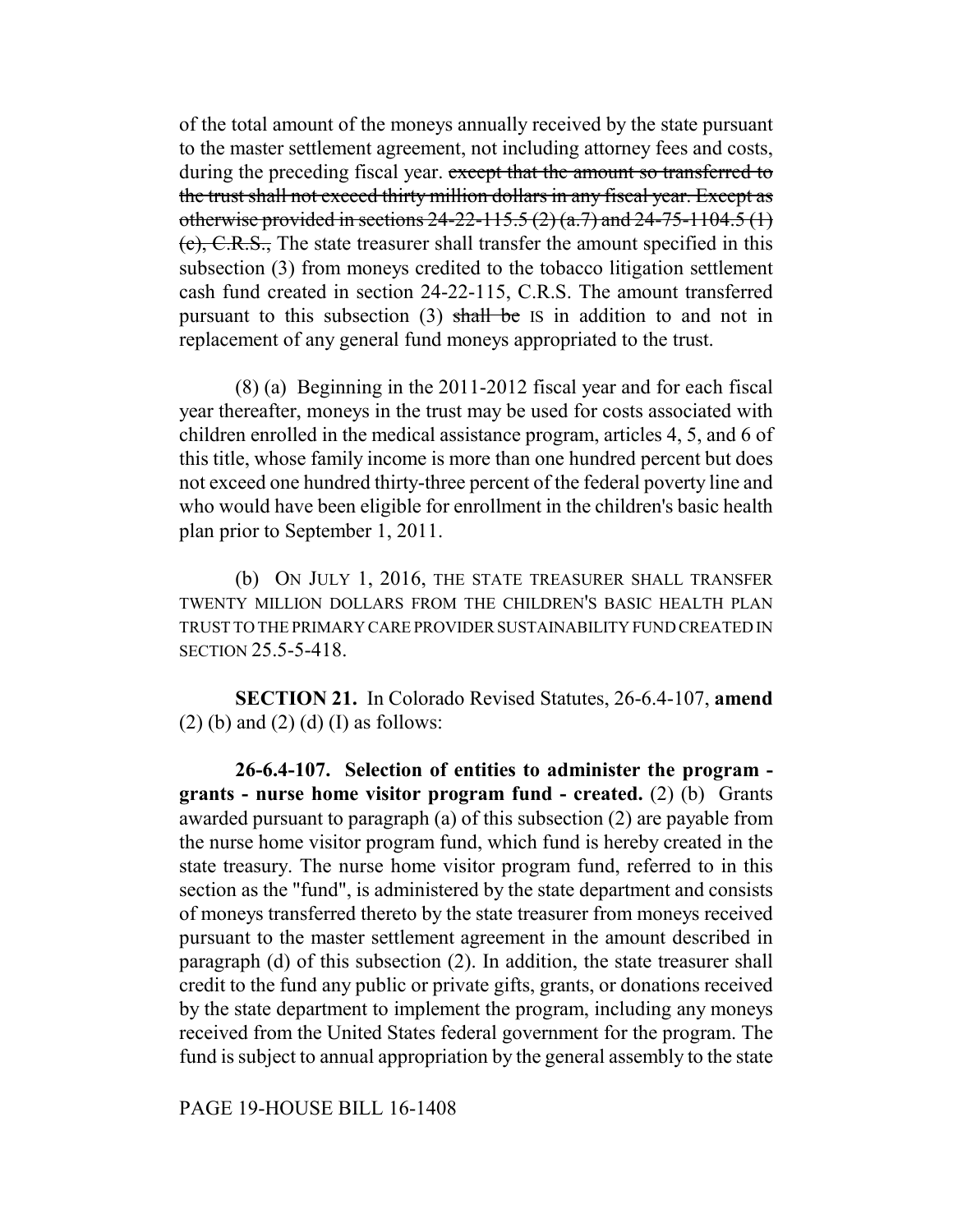department for grants to entities for operation of the program. The state department may retain a total of up to five percent of the amount annually appropriated from the fund for the program, in order to compensate the health sciences facility pursuant to section 26-6.4-105 (3), as set forth in the scope of work in the agreement between the state department and the health sciences facility, and to compensate the state department for the actual costs the state department incurs in implementing the provisions of paragraph (a.5) of this subsection (2), as determined by the state department; except that the portion of the costs to compensate the state department for implementing the provisions of paragraph (a.5) of this subsection (2) shall not exceed two percent of the amount annually appropriated from the fund for the program, and the portion of such costs to compensate the health sciences facility under section 26-6.4-105 (3), as set forth in the scope of work in the contract between the state department and the health sciences facility, shall not exceed three percent of the amount annually appropriated from the fund for the program. In addition, if the total amount annually appropriated from the fund for the program exceeds nineteen million dollars, the state department and the health sciences facility shall assess whether a smaller percentage of the appropriated funds exceeding nineteen million dollars is adequate to cover their actual costs and shall jointly submit to the general assembly a report articulating their conclusions on this subject. The actual costs of the state department include state department personnel and operating costs and any necessary transfers to the department of health care policy and financing for administrative costs incurred for the medicaid program associated with the program. The actual costs of the health sciences facility include the facility's own actual program costs and those of its contractors and subcontractors. Any costs for time studies required to obtain medicaid reimbursement for the program may be paid from program funds and are not subject to the five percent limit in this section. Notwithstanding section 24-36-114, C.R.S., all interest derived from the deposit and investment of moneys in the fund shall be credited to the fund. The lesser of All unexpended and unencumbered moneys in the fund at the end of any fiscal year or an amount of such moneys equal to five percent of the amount appropriated from the fund for the fiscal year remain in the fund and shall not be transferred to the general fund or any other fund. Any additional unexpended and unencumbered moneys in the fund at the end of any fiscal year shall be transferred to the tobacco litigation settlement cash fund created in section 24-22-115, C.R.S.

(d) (I) Pursuant to section  $24-75-1104.5$  (1) (a) SECTION

PAGE 20-HOUSE BILL 16-1408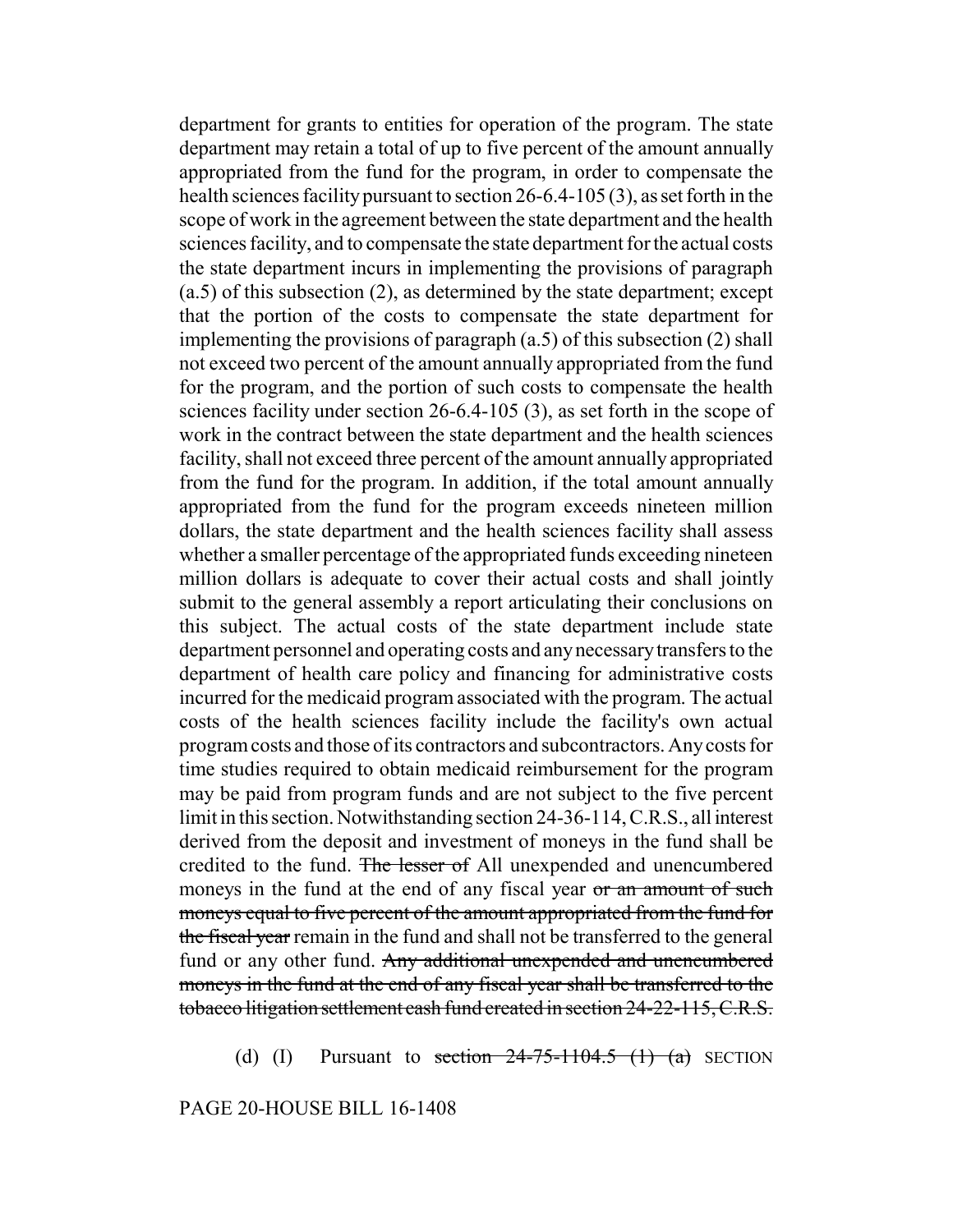$24-75-1104.5(1.7)$  (a), C.R.S., and except as otherwise provided in section 24-75-1104.5 (5), C.R.S., beginning with the 2006-07 FOR THE 2016-17 fiscal year and for each fiscal year thereafter so long as the state receives moneys pursuant to the master settlement agreement, the state treasurer shall transfer to the fund the amounts specified in subparagraph (II) of this paragraph (d) from TWENTY-SIX AND SEVEN-TENTHS OF the master settlement agreement moneys received by the state, other than attorney fees and costs, during the preceding fiscal year. not to exceed nineteen million dollars in any fiscal year. The transfer shall be from moneys credited to the tobacco litigation settlement cash fund created in section 24-22-115, C.R.S.

**SECTION 22.** In Colorado Revised Statutes, 26-6.8-102, **amend**  $(2)$  (d) (I) as follows:

**26-6.8-102. Tony Grampsas youth services program - creation - standards - applications.** (2) (d) (I) The youth services program fund is created in the state treasury. The principal of the fund consists of tobacco litigation settlement moneys transferred by the state treasurer to the fund pursuant to section  $24-75-1104.5$  (1) (i) SECTION 24-75-1104.5 (1.7) (e), C.R.S. Subject to annual appropriation by the general assembly, the state department may expend moneys from the fund for the Tony Grampsas youth services program, including the compensation of youth members of the Tony Grampsas youth services board, as described in section 26-6.8-103 (1) (e) (II). The lesser of All unexpended and unencumbered moneys in the fund at the end of any fiscal year or an amount of such moneys equal to five percent of the amount appropriated from the fund for the fiscal year remain in the fund and shall not be transferred to the general fund or any other fund. Any additional unexpended and unencumbered moneys in the fund at the end of any fiscal year shall be transferred to the tobacco litigation settlement cash fund created in section 24-22-115, C.R.S.

**SECTION 23.** In Colorado Revised Statutes, 27-66-104, **amend**  $(4)$  (a) as follows:

**27-66-104. Types of services purchased - limitation on payments - offender mental health services fund.** (4) (a) The offender mental health services fund, referred to in this subsection (4) as the "fund", is hereby created in the state treasury. On AND AFTER JULY 1, 2016, the principal of the fund consists of tobacco litigation settlement moneys transferred by the state treasurer to the fund in accordance with section

PAGE 21-HOUSE BILL 16-1408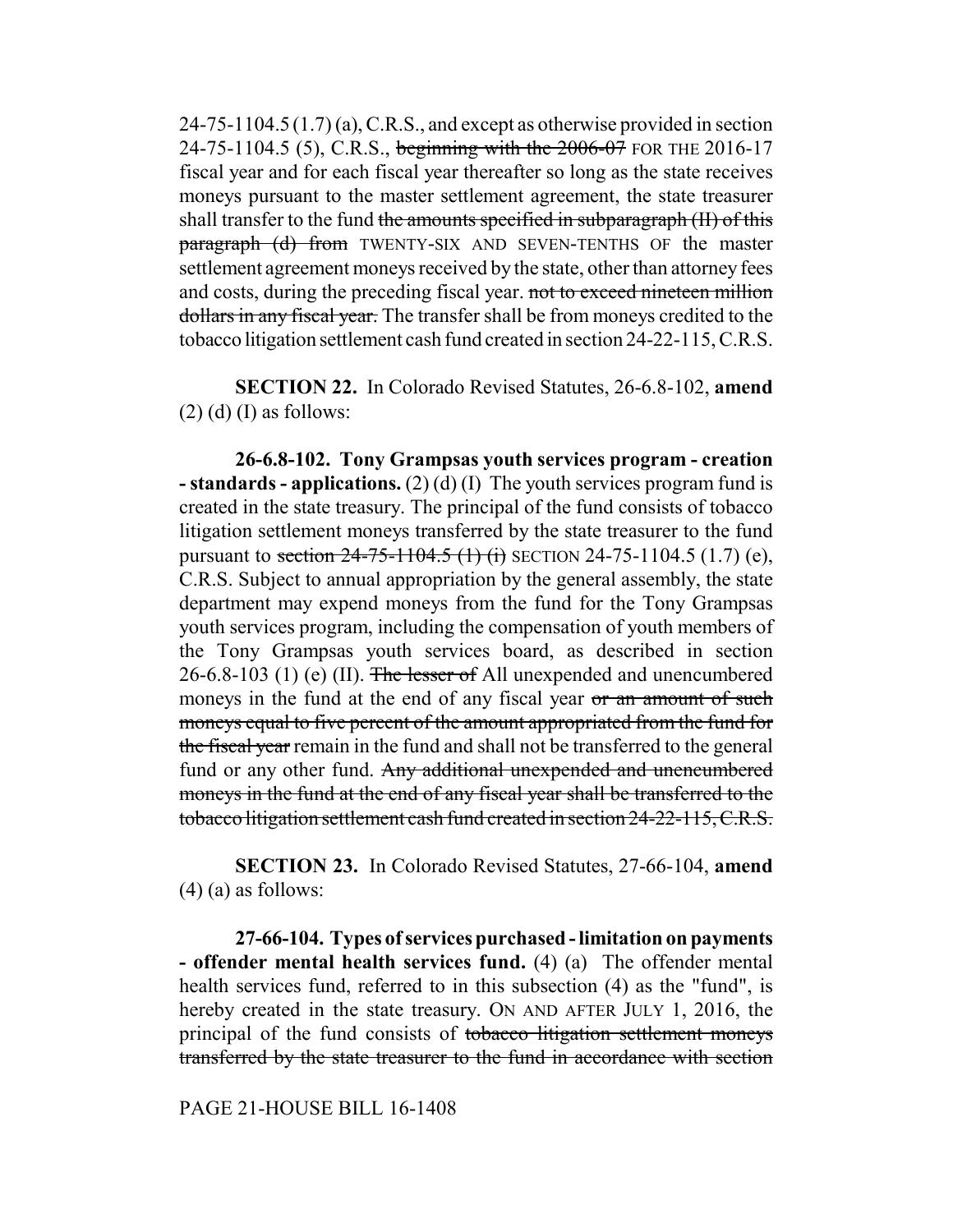$24 - 75 - 1104.5$   $(1.5)$   $(a)$   $(H)$ , C.R.S., ANY MONEY THAT THE GENERAL ASSEMBLY MAY APPROPRIATE TO THE FUND for the purchase of mental health services for juvenile and adult offenders who have mental health problems and are involved in the criminal justice system. The unit, Subject to annual appropriation by the general assembly, THE UNIT shall distribute the principal of the fund to the community mental health centers. The lesser of all ANY unexpended and unencumbered moneys in the fund at the end of any THE 2015-16 fiscal year or an amount of such moneys equal to five percent of the amount appropriated from the fund for the fiscal year remain in the fund and shall not be transferred to the general fund or any other fund. Any additional unexpended and unencumbered moneys in the fund at the end of any fiscal year shall be transferred to the tobacco litigation settlement cash fund created in section 24-22-115, C.R.S.

**SECTION 24.** In Colorado Revised Statutes, 27-67-106, **amend** (2) (a) as follows:

**27-67-106. Funding - rules.** (2) (a) If neither the family's private insurance nor federal medicaid funding cover all of the costs associated with the services provided to a child at risk of out-of-home placement pursuant to this article, then the family shall be IS responsible for paying that portion that is not covered by private insurance or federal medicaid funding on a sliding scale basis as set forth in subsection (3) of this section. Any remaining portion of the services not covered by private insurance, federal medicaid funding, or the family's share, shall be paid for from ANY moneys appropriated BY THE GENERAL ASSEMBLY for such THAT purpose. pursuant to paragraph (b) of this subsection (2) or from general fund moneys, subject to available appropriations.

**SECTION 25.** In Colorado Revised Statutes, 28-5-709, **amend** (1) (a) and  $(2)$  (a) as follows:

**28-5-709. Colorado state veterans trust fund - created - report.** (1) (a) There is hereby created in the state treasury the Colorado state veterans trust fund, that shall consist WHICH CONSISTS of the moneys transferred thereto pursuant to subsection (2) of this section. In addition, the state treasurer may credit to the trust fund any public or private gifts, grants, or donations received prior to July 1, 2002, by the department of human services or, on or after July 1, 2002, by the department of military and veterans affairs for implementation of the purposes specified in this

PAGE 22-HOUSE BILL 16-1408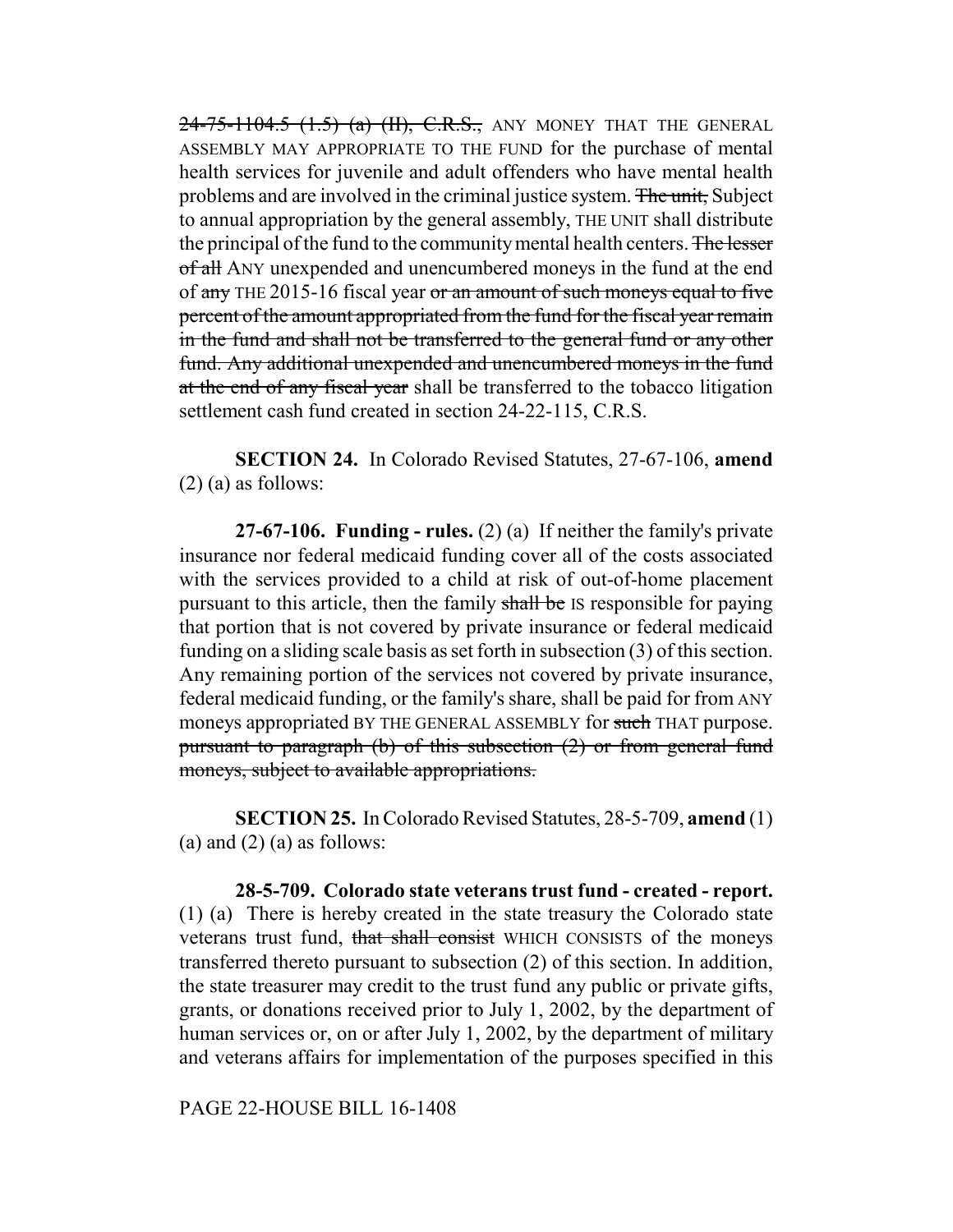subsection  $(1)$ .

(2) (a) Pursuant to section  $24-75-1104.5$  (1) (g) SECTION 24-75-1104.5 (1.7) (l), C.R.S., and except as otherwise provided in section 24-75-1104.5 (5), C.R.S., beginning in the 2006-07 THE 2016-17 fiscal year, and for each fiscal year thereafter so long as the state receives moneys pursuant to the master settlement agreement, the state treasurer shall annually transfer to the trust fund one percent of the total amount received by the state pursuant to the provisions of the master settlement agreement, other than attorney fees and costs, during the preceding fiscal year. except that the amount so transferred to the trust fund in any fiscal year shall not exceed one million dollars. The state treasurer shall transfer the amount specified in this subsection (2) from moneys credited to the tobacco litigation settlement cash fund created in section 24-22-115, C.R.S.

**SECTION 26.** In Colorado Revised Statutes, **repeal** 2-3-113 (7), 8-20.5-103 (2) (b), 22-7-1210 (1) (b) and (3), 23-20-136 (3) (b), part 2 of article 20 of title 23, 24-22-115 (2) (c), (2) (d), (2) (e), (2) (f), and (4), 24-22-115.5, 24-36-113 (7), 24-75-201.1 (1) (d) (VII) and (1) (d) (VIII), 24-75-201.5 (1) (c), (1) (d), (1) (e), (1) (f), and (1) (g), 24-75-217, 24-75-1103 (4), 24-75-1104.5 (1), (1.5), (4), (5) (a) (II) (E), and (5) (b), 25-4-2504 (3) (b), 25-16-104.6 (1) (b), 25.5-8-105 (3) (b), 26-6.4-107 (2) (d) (II), 27-66-104 (4) (b), 27-67-106 (2) (b), and 28-5-709 (3.5).

**SECTION 27. Appropriation - adjustments to 2016 long bill.** (1) To implement this act, the cash funds appropriation from the early literacy fund created in section 22-7-1210 (1), C.R.S., made in the annual general appropriation act for the 2016-17 state fiscal year to the department of education for the early literacy competitive grant program is decreased by \$4,378,678.

(2) For the 2016-17 state fiscal year, \$4,378,678 is appropriated to the department of education. This appropriation is from the marijuana tax cash fund created in section 39-28.8-501 (1), C.R.S. To implement this act, the department may use this appropriation for the early literacy competitive grant program.

**SECTION 28. Appropriation - adjustments to 2016 long bill.** (1) To implement this act, appropriations made in the annual general appropriation act for the 2016-17 state fiscal year to the department of

# PAGE 23-HOUSE BILL 16-1408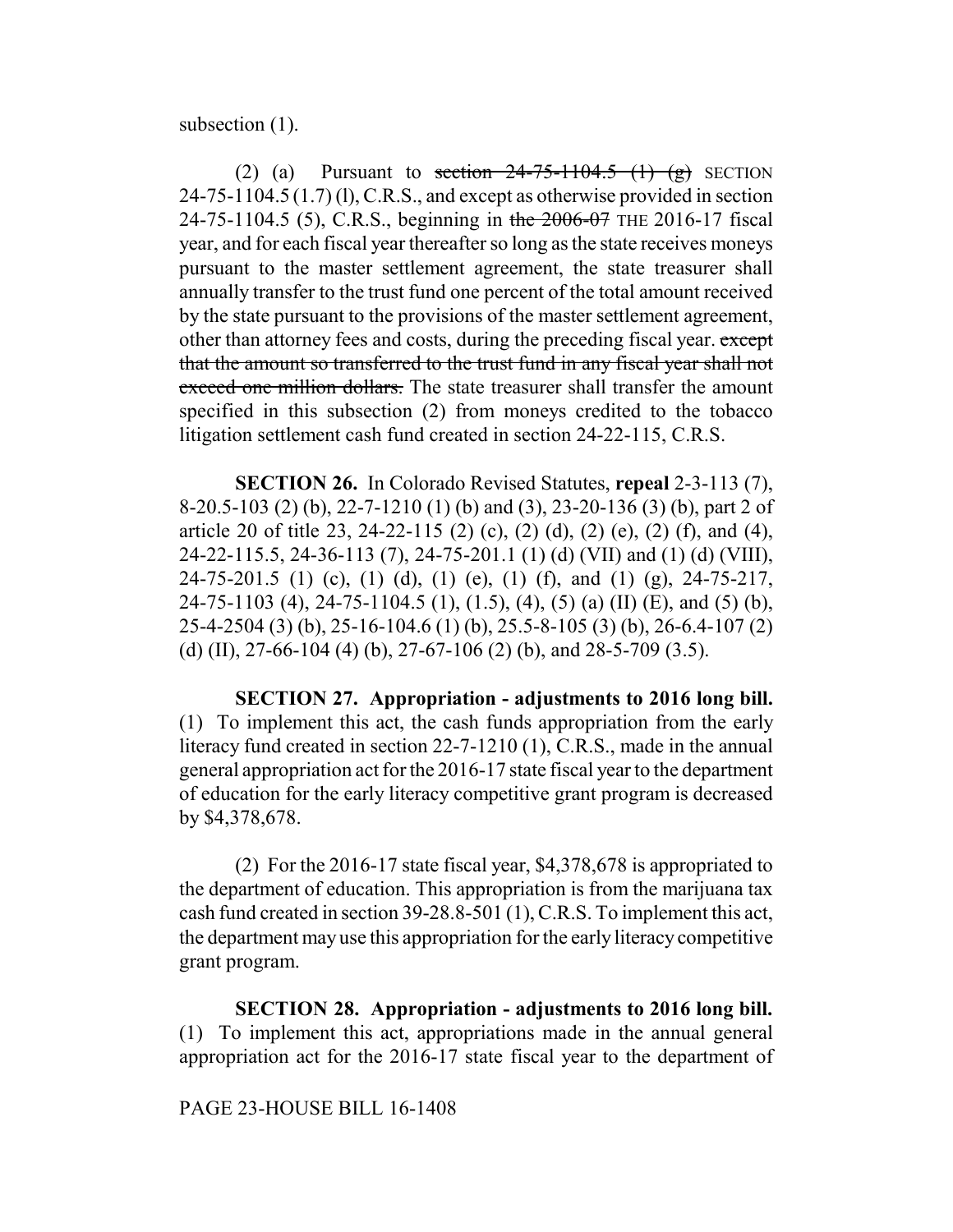human services are adjusted as follows:

(a) The cash funds appropriation from the offender mental health services fund created in section 27-66-104 (4) (a), C.R.S., for mental health services for juvenile and adult offenders is decreased by \$3,025,192.

(b) The cash funds appropriation from the tobacco litigation settlement cash fund created in section 24-22-115 (1) (a), C.R.S., for mental health treatment services for youth (H.B. 99-1116) is decreased by \$300,000.

(c) The cash funds appropriation from the alcohol and drug abuse community prevention and treatment fund created in section 24-75-1104.5  $(1.5)$  (a) (VIII) (A), C.R.S., for community prevention and treatment related to substance use treatment and prevention is decreased by \$756,298.

(2) For the 2016-17 state fiscal year, \$4,081,490 is appropriated to the department of human services. This appropriation is from the marijuana tax cash fund created in section 39-28.8-501 (1), C.R.S. To implement this act, the division may use this appropriation as follows:

(a) \$3,025,192 for mental health services for juvenile and adult offenders;

(b) \$300,000 for mental health treatment services for youth (H.B. 99-1116); and

(c) \$756,298 for community prevention and treatment related to the substance use treatment and prevention.

**SECTION 29. Appropriation - adjustments to 2016 long bill.** (1) To implement this act, the cash funds appropriation from the public health services support fund created in section 25-1-512 (2), C.R.S., made in the annual general appropriation act for the 2016-17 state fiscal year to the department of public health and environment for distributions to local public health agencies is decreased by \$1,767,584.

(2) For the 2016-17 state fiscal year, \$1,767,584 is appropriated to the department of public health and environment. This appropriation is from the marijuana tax cash fund created in section 39-28.8-501 (1), C.R.S.

PAGE 24-HOUSE BILL 16-1408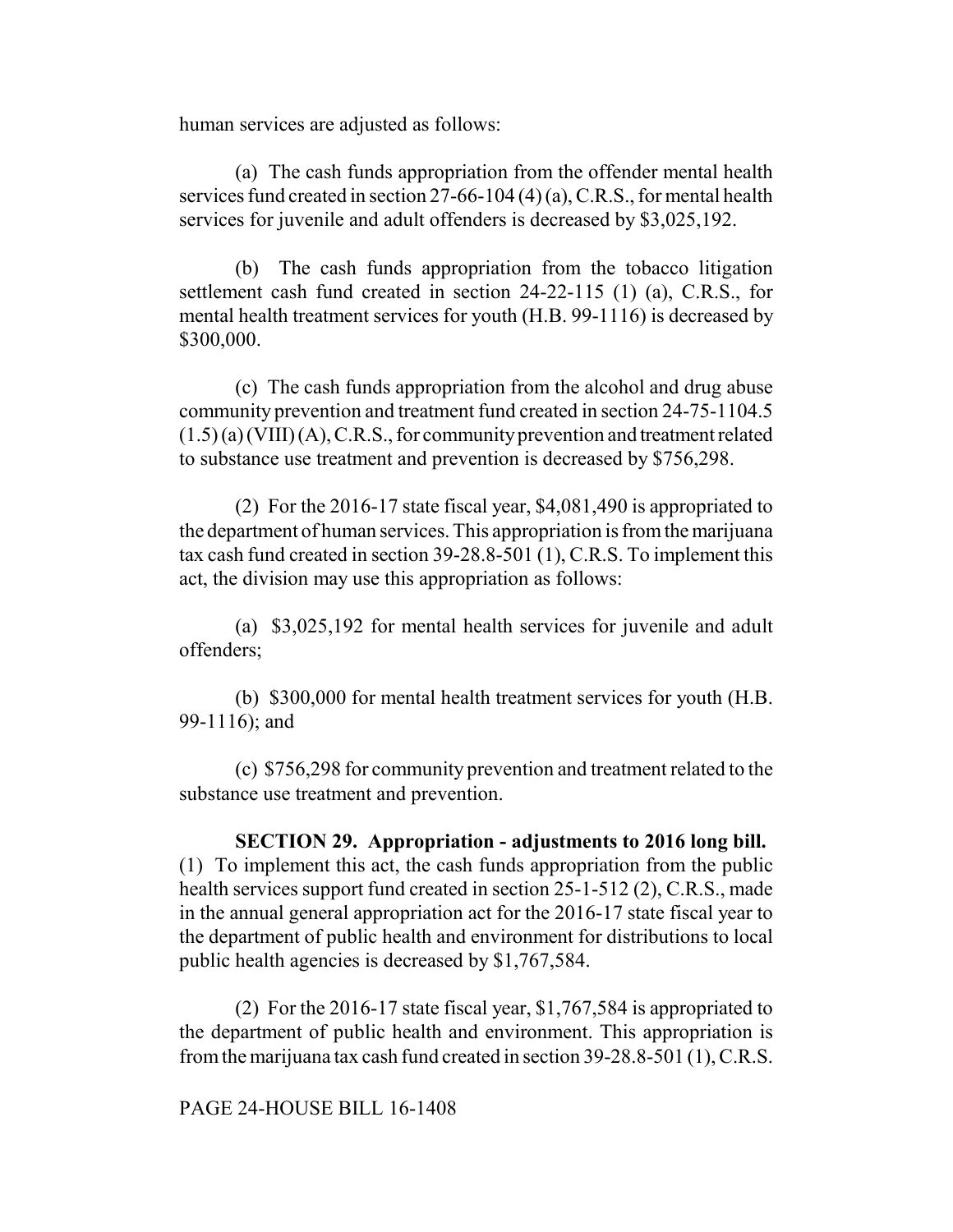To implement this act, the department may use this appropriation for distributions to local public health agencies.

**SECTION 30. Appropriation - adjustments to 2016 long bill.** (1) To implement this act, the cash funds appropriation from the marijuana tax cash fund created in section 39-28.8-501 (1), C.R.S., made in the annual general appropriation act for the 2016-17 state fiscal year to the department of human services for the Tony Grampsas youth services program is decreased by \$2,626,328.

(2) For the 2016-17 state fiscal year, \$2,626,328 is appropriated to the department of human services for use by the division of child welfare. This appropriation is from the youth services program fund created in section 26-6.8-102 (2) (d), C.R.S. To implement this act, the division may use this appropriation for the Tony Grampsas youth services program.

**SECTION 31. Appropriation - adjustments to 2016 long bill.** (1) To implement this act, the general fund appropriation made in the annual general appropriation act for the 2016-17 state fiscal year to the department of health care policy and financing for medical services premiums is decreased by \$6,451,471.

(2) For the 2016-17 state fiscal year, \$6,451,471 is appropriated to the department of health care policy and financing. This appropriation is from the Colorado autism treatment fund created in section 25.5-6-805 (1), C.R.S. To implement this act, the department may use this appropriation for medical services premiums.

**SECTION 32. Appropriation.** (1) For the 2016-17 state fiscal year, \$2,972,504 is appropriated to the department of higher education for use by the regents of the university of Colorado. This appropriation is from the tobacco litigation settlement moneys health education fund created in section 24-75-1104.5 (1.7) (c), C.R.S. To implement this act, the regents may use this appropriation as follows:

(a) \$1,751,471 for a cancer program at the health sciences center; and

(b) \$1,221,033 for other health sciences center programs.

PAGE 25-HOUSE BILL 16-1408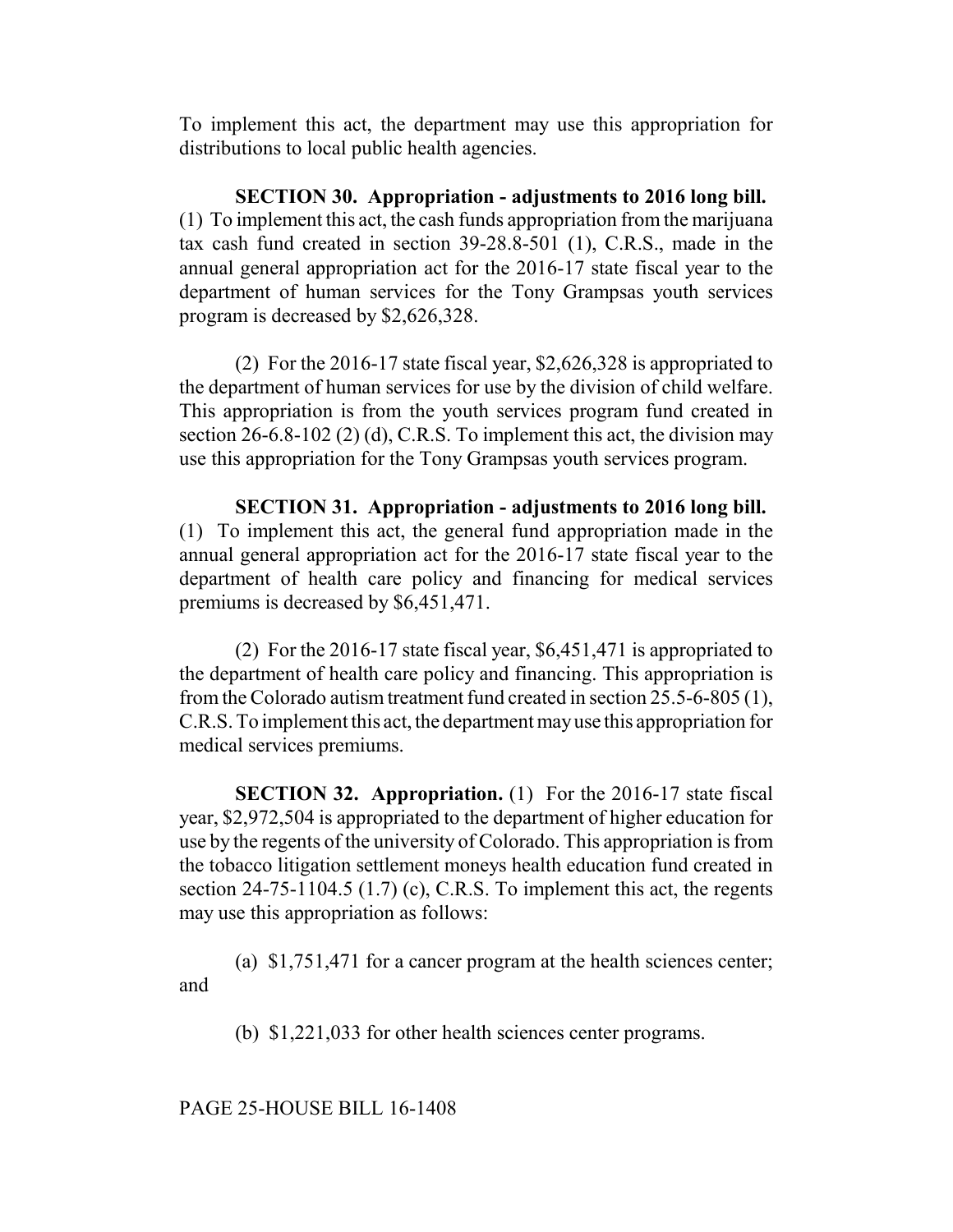**SECTION 33. Appropriation.** For the 2016-17 state fiscal year, \$6,743,164 is appropriated to the department of human services for use by the office of early childhood. This appropriation is from the nurse home visitor program fund created in section 26-6.4-107 (2) (b), C.R.S. To implement this act, the office may use this appropriation for the nurse home visitor program.

**SECTION 34. Appropriation.** For the 2016-17 state fiscal year, \$879,745 is appropriated to the department of personnel for use by the division of human resources. This appropriation is from the supplemental state contribution fund created in section 24-50-609 (5), C.R.S. To implement this act, the division may use this appropriation for the H.B. 07-1335 supplemental state contribution fund.

**SECTION 35. Appropriation.** For the 2016-17 state fiscal year, \$1,313,603 is appropriated to the department of public health and environment for use by the disease control and environmental epidemiology division. This appropriation is from the drug assistance program fund created in section 25-4-1411 (6) (a), C.R.S. To implement this act, the division may use this appropriation for Ryan White act operating expenses.

**SECTION 36. Appropriation.** For the 2016-17 state fiscal year, \$1,313,604 is appropriated to the department of public health and environment for use by the disease control and environmental epidemiology division. This appropriation is from the AIDS and HIV prevention fund created in section 25-4-1415 (1), C.R.S. To implement this act, the division may use this appropriation for sexually transmitted infections, HIV, and AIDS operating expenses.

**SECTION 37. Appropriation.** For the 2016-17 state fiscal year, \$1,180,942 is appropriated to the department of public health and environment for use by the disease control and environmental epidemiology division. This appropriation is from the supplemental tobacco litigation settlement moneys account of the Colorado immunization fund created in section 25-4-2301, C.R.S. To implement this act, the division may use this appropriation for immunization operating expenses.

**SECTION 38. Appropriation.** For the 2016-17 state fiscal year, \$675,736 is appropriated to the department of public health and

#### PAGE 26-HOUSE BILL 16-1408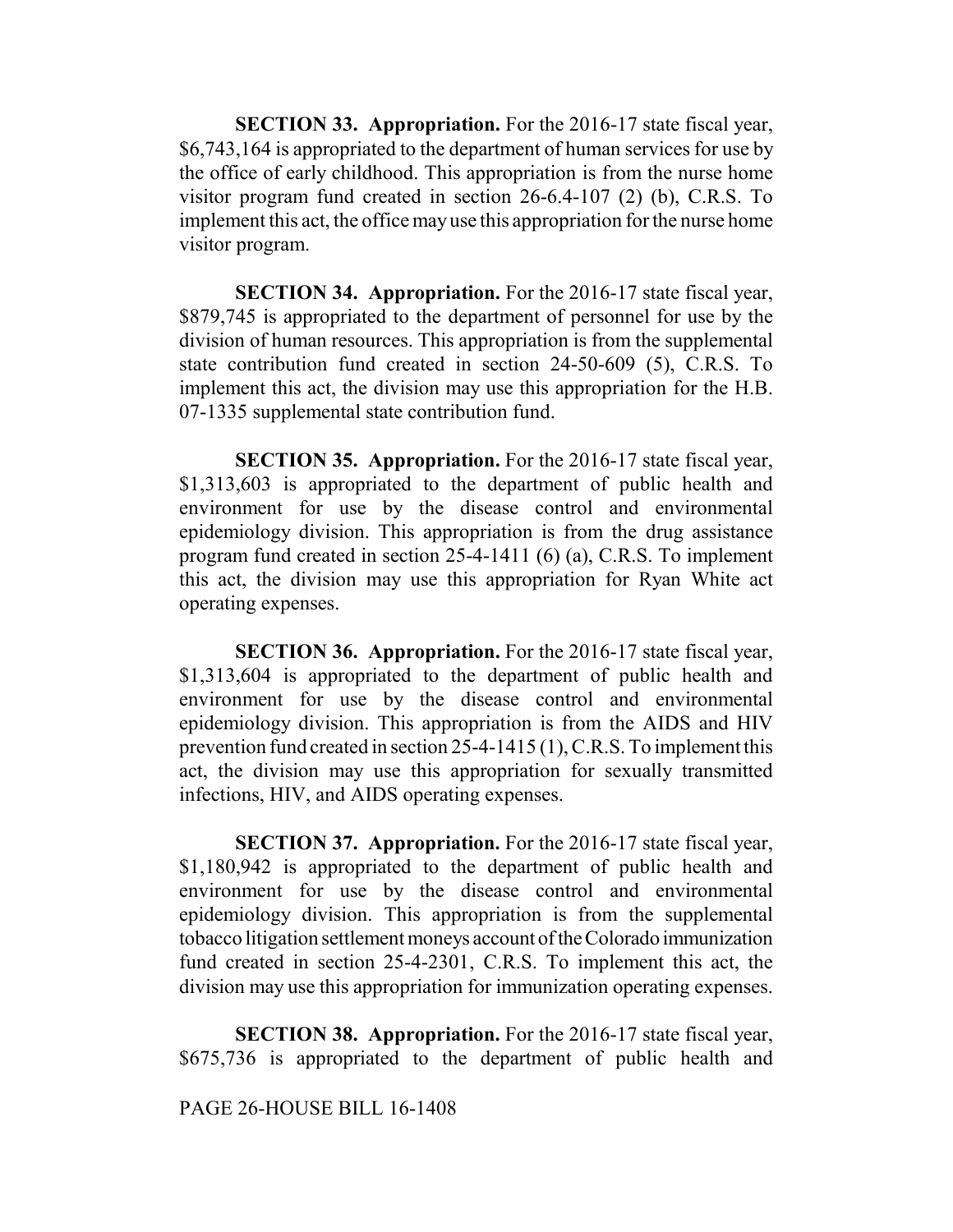environment for use by the prevention services division. This appropriation is from the state dental loan repayment fund created in section 25-23-104 (1), C.R.S. To implement this act, the division may use this appropriation for oral health programs.

**SECTION 39. Appropriation.** For the 2016-17 state fiscal year, \$625,736 is appropriated to the department of public health and environment for use by the prevention services division. This appropriation is from the Colorado health services corps fund created in section 25-1.5-506 (1), C.R.S. To implement this act, the division may use this appropriation for the primary care office.

**SECTION 40. Appropriation.** (1) For the 2016-17 state fiscal year, \$20,556,859 is appropriated to the department of health care policy and financing. This appropriation consists of \$20,000,000 from the primary care provider sustainability fund created in section 25.5-5-418, C.R.S., and \$556,859 from the hospital provider fee cash fund created in section 25.5-4-402.3 (4) (a), C.R.S. To implement this act, the department may use this appropriation for medical services premiums.

(2) For the 2016-17 state fiscal year, the general assembly anticipates that the department of health care policy and financing will receive \$35,137,377 in federal funds for medical services premiums. The appropriation in subsection (1) of this section is based on the assumption that the department will receive this amount of federal funds.

**SECTION 41. Effective date.** This act takes effect July 1, 2016; except that section 25-1-512 (2), Colorado Revised Statutes, as amended in section 12 of this act, and section 27-66-104 (4) (a), Colorado Revised Statutes, as amended in section 23 of this act, take effect upon passage of this act.

**SECTION 42. Safety clause.** The general assembly hereby finds,